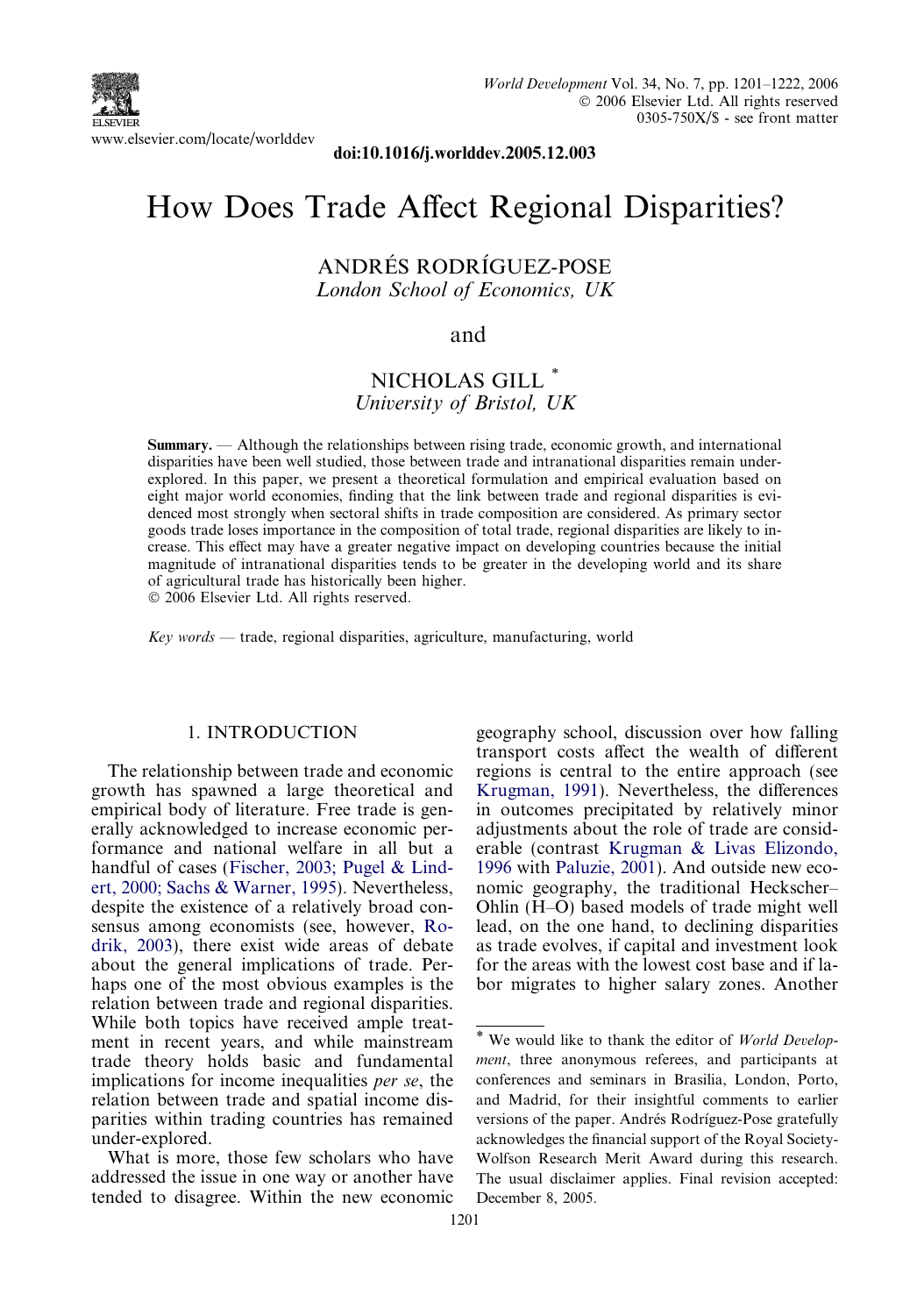possible outcome, on the other hand, is rising disparities, since the owners of abundant factors in trading countries will profit and scarce resource owners experience falling returns, at least in the medium term. The admittedly scant empirical research into the issue reflects these disagreements. Within the European Union, European integration is deemed to have contributed to a reduction of international disparities, while intranational disparities have, in contrast, widened [\(Esteban, 1994; Puga,](#page-18-0) [2002](#page-18-0)). For the United States, [Silva and Lei](#page-18-0)[chenko \(2004\)](#page-18-0) report that increases in trade seem to be associated with a growth of inter and intrastate inequality, but that this outcome is far from being straightforward. Poorer rural areas and states generally benefit from cheaper exports, but are particularly hurt by cheaper imports. Richer urban areas and states, in contrast, benefit overall from cheaper exports and cheaper imports are associated with a rise in employment, but not in earnings [\(Leichenko](#page-18-0) [& Silva, 2004; Silva & Leichenko, 2004\)](#page-18-0). Empirical studies of the opening of the Mexican economy to trade have come out with similar results. For example, [Hanson's \(1992\)](#page-18-0) study showed how a shift away from import substitution in Mexico precipitated a dispersion of manufacturing industry from Mexico city, conditions in principle conducive to a reduction in regional disparities. Yet the outcome has been the concentration of the country's most dynamic manufacturing industry along the US border ([Hanson, 1996 or 1998\)](#page-18-0) and greater divergence since the opening of the country to trade (Rodríguez-Pose & Sánchez-Reaza, 2005; Sánchez-Reaza & Rodríguez-Pose, 2002).

It is into these seeming conundrums that this paper is pitched. As globalization has been associated with a significant increase in trade across the world, understanding the interaction between trade and regional disparities has become particularly important, in order to be able to assess and address development problems in many areas of the world. Following an exposition of the major theoretical strands dealing with trade and their territorial implications, we focus in Sections 3 and 4 on the trends under discussion for eight major world economies—increasing trade flows in Section 3, and the evolution of intranational regional disparities in Section 4. In Section 5, we go on to examine the relationship between these two phenomena. We find evidence that changes in the composition of trade tend to precede changes in regional wealth. Specifically, as trade in primary sector

goods has declined as a proportion of total trade, regional disparities have tended to increase concurrently or soon afterwards in the majority of our case countries. We go on to discuss the possible implications of this link between changes in trade composition and regional disparities for developed and developing economies. Section 6 concludes.

#### 2. THE SPATIAL IMPLICATIONS OF TRADE THEORIES

Trade theorists have never been particularly concerned with the evolution of regional disparities within countries.  $\frac{1}{1}$  Other factors such as the impact of trade on overall economic performance or the diffusion (or lack) of welfare provision have taken precedence over regional disparities. However, trade theories are by no means spatially neutral and implications for changes in the location of economic activity within countries can be, and have been, extracted from them.

This is, for example, the case of the New Economic Geography approach. In "*Trade Policy* and the Third World Metropolis,'' [Krugman](#page-18-0) [and Livas Elizondo \(1996\)](#page-18-0) explore the relationship between trade and regional disparities by outlining two sets of forces acting upon agglomerations in autarky. The first set refers to repellent forces created by urban diseconomies such as crime, congestion, pollution, and, importantly, high land costs in major cities. These forces act to repel industry from major conurbations and, by extension, to reduce regional disparities by spreading industry across more regions in the country.<sup>2</sup> On the other hand, they also outline two centripetal forces that attract firms, industries and workers together and form the basis of major (third world) conurbations. The first is forward linkages—the attraction of proximity to markets, be they other firms for input suppliers or the population in the cities for final goods producers. The second is backward linkages—the attraction of proximity to supplies of inputs and factors, such as labor, that are abundant in the cities. Moreover, these centripetal forces are self-reinforcing, ensuring that as a city grows, its attraction also increases as markets of suppliers and consumers swell even further, giving rise to the large metropoli that are so dominant in the third world.

However, when countries open to trade (or switch from import-substituting models of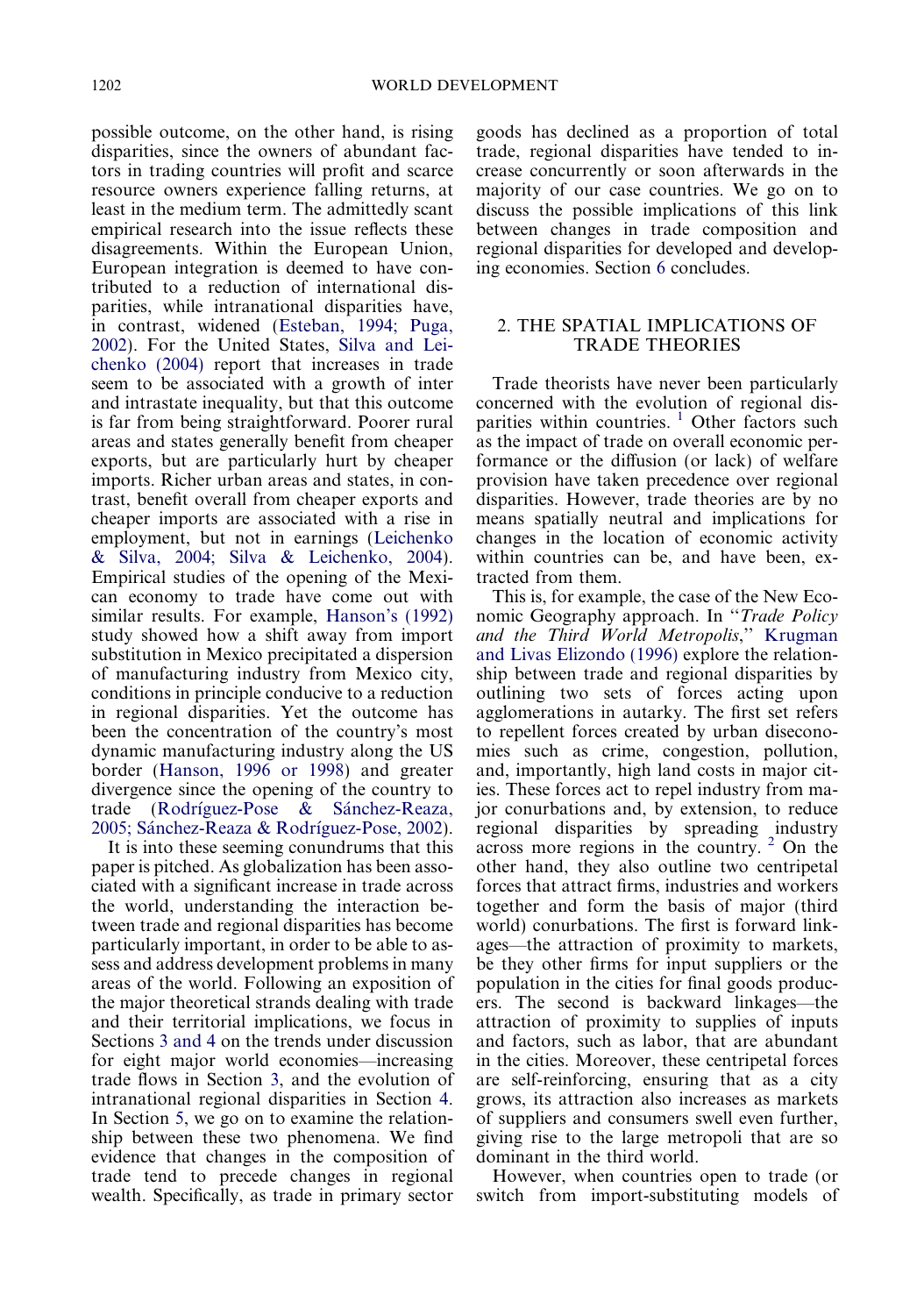development toward more export orientated approaches, as was the case of Mexico and other Latin American economies from the 1980s onward), the situation changes. As progressively more supplies are sourced from abroad, and more output is sold abroad, the attraction of forward and backward linkages is gradually diluted. Since it is costly to locate in urban areas due to continuing urban diseconomies of scale, the opening of trade therefore may result in a dispersal of manufacturing industry across the country, and, by extension, a reduction in regional disparities. From a different perspective, [Storper, Chen, and de Paolis](#page-19-0) [\(2002\)](#page-19-0) reach similar results. When analyzing the impact of growing trade in the European Union, they find that locational concentration appears not to have increased, with a rise in output in locationally spread sectors and a decline in concentrated industries (2002, p. 93).<sup>3</sup> Similarly, dispersion is higher where there are fewer external benefits to agglomeration, such as information. Hence, under a new economic geography framework, increases in manufacturing trade could well be associated with a decline in regional disparities.

Starting from a similar new economic geography approach, however, [Paluzie \(2001\)](#page-18-0) reaches different conclusions about the implications of trade for regional disparities. While her assumptions are very similar to those of Krugman and Livas (two regions, two sectors, and an emphasis on the impact of trade policies on manufacturing location), Paluzie predicts that as trade in manufacturing increases, regional disparities will also generally rise. The main difference between Paluzie's conclusions with respect to those of Krugman and Livas lies in Paluzie's development of the agricultural sector and rural markets. She assumes that agriculture itself is tied to the land, by recognizing the immobility of agricultural inputs in comparison to those of manufacturing. And secondly, she substitutes the centrifugal force of high land costs and rents for the pull of the market potential of the dispersed agricultural population. In addition, in the short run, labor is relatively immobile. The result is that when the country opens to trade, imports and exports to and from the major cities expand the hinterland of these conurbations. No longer are firms and industries subject to the maximum size constraint imposed by the limited demand of domestic rural markets—they can sustain growth, and agglomeration, by servicing foreign demand, and making use of cheaper for-

eign inputs. The incentive to agglomerate therefore increases alongside the increased market potential that cities have access to through the opening of export and import markets ([Bliss, 1988; Edwards, 1993; Feder, 1983; Pack,](#page-17-0) [1988; Zhang & Zhang, 2003\)](#page-17-0). Similarly, rises in specialization across regions [\(Combes &](#page-17-0) [Lafourcade, 2002\)](#page-17-0), and the presence of heterogeneous households and imperfect labor mobility (Kónya, 2001) are likely to foster regional inequality. As a result, opening to manufacturing trade tends to increase the incentives for firms, and workers, to concentrate in large cities, thereby increasing regional disparities. <sup>4</sup>

The different territorial implications of new economic geography school approaches are therefore sourced from differences in the assumptions surrounding the agricultural sector. Paluzie finds that an increase in manufacturing trade would exacerbate regional disparities in a world where agriculture and agricultural workers were relatively immobile in relation to manufacturing. Although H–O approaches make no particular prediction about the evolution of regional disparities, some territorial implications can be extracted if we borrow some of Paluzie's assumptions. If agriculture is again tied to the land, while manufacturing is more mobile and subject to agglomerative forces, and assuming that the labor force is immobile and the cost of land remains stable, the distribution of these sectors is likely to be very uneven across a country from the outset. Moreover, trade in manufacturing in the H–O model benefits manufacturing workers, at least in the medium term, because their labor becomes relatively scarce and therefore more expensive. Since manufacturing workers are more concentrated than agricultural workers under our assumptions, this leads to an increase in regional disparities. It is the unequally distributed manufacturing sector that benefits, while the regional disparityreducing effect of a geographically dispersed agricultural sector is progressively undermined, which may lead to rising regional income differentials. Conversely, if agricultural trade develops at the expense of manufacturing trade, then it is the agricultural workers who benefit, while manufacturing workers become relatively poorer. As trade favors agricultural workers and the owners of land, and they are more equally geographically distributed than manufacturing workers, the increase in income they enjoy acts to reduce regional income disparities. Concurrently, the contraction of the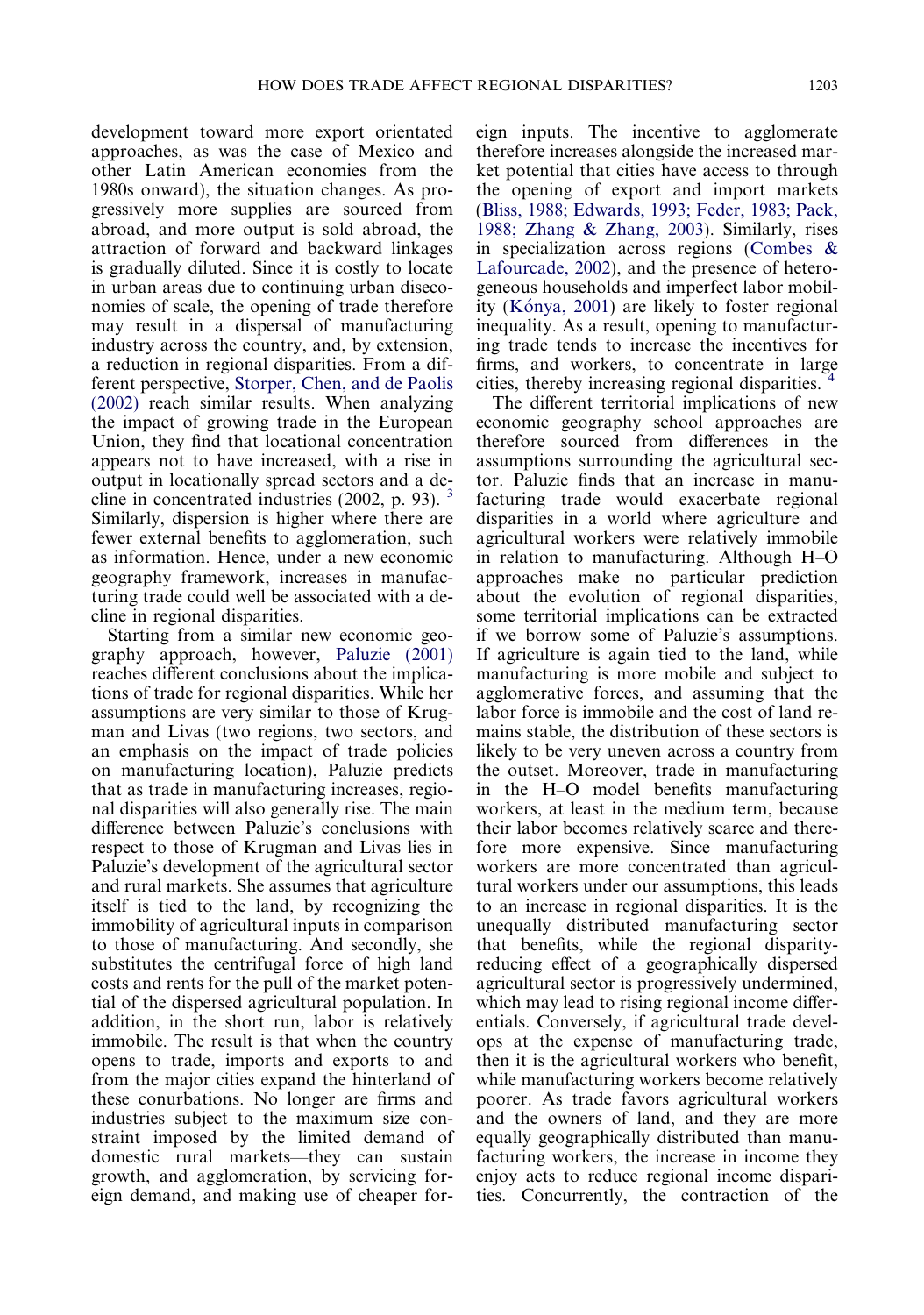manufacturing sector, which is concentrated in richer regions, brings these more prosperous regions closer to the regional income average again reducing regional disparities. With the augmentation of some simple assumptions surrounding the agricultural sector, therefore, the H–O model predicts a rise in regional income dis- parities as the ratio of manufacturing to agricultural trade rises, in line with Paluzie's assumptions (albeit through very different lines of reasoning).

Nevertheless, these arguments can be critiqued by noting that those agricultural suppliers that participate in international trade may very well not transmit the gains from trade to agricultural workers. Similarly, urban manufacturing firms may absorb the gains from trade and not raise wages as trade increases. This would sever the link between trade liberalization and wages, instead of establishing a link between trade and profits. In monopsonistic labor markets, which characterize export sectors in the third world in particular, this critique is especially pertinent. For example, in the context of Vietnam, [Litchfield, MuCulloch, and](#page-18-0) [Winters \(2003\)](#page-18-0) find that for the country as a whole a one standard deviation increase in rice output increases the chance of individuals in the output-increasing region escaping poverty by 75%, but in the Mekong Delta, where large export orientated firms dominate the industrial composition, the same increase in output increases the chance of escaping poverty by only 5%.

Against this, however, four counter-claims can be levied. First, if it is the case that suppliers begin to enjoy higher profits, this may be expected to attract other profit-seeking firms, which may set in motion a degree of labor competition that can inflate wages. Admittedly, local firms may find barriers to entry too restrictive, but MNCs are less likely to have difficulty in overcoming investment barriers to profitable markets, rendering them potentially more mobile and therefore more potent catalysts for labor competition (see Görg & Strobl, [2003; Lane, 1998\)](#page-18-0). What is more, while MNCs may be quick to enter a profitable market, there is less evidence to suggest that they are quick to abandon markets that have slowed or stagnated, contrary to popular belief ([Barry &](#page-17-0) Bradley, 1997; Görg & Strobl, 2003; Mudambi, [1998](#page-17-0)). This suggests that MNCs may not only be more capable competitors than local firms, but also more durable conduits of labor competition.

Second, even if local markets are characterized by a single large firm and a number of much smaller, perhaps individual, agricultural suppliers, if export prices rise and the large firm consequently directs more output abroad, relative local scarcity may result as a secondary effect. This cross-price substitution effect may leave a greater proportion of the local market available to local producers, allowing them to increase their own revenues by filling the gap that increasing MNC exports leaves behind, and re-establishing the link between international trade and local wages. Third, [Litchfield](#page-18-0) et al. [\(2003\)](#page-18-0) themselves point out the equivalence between, on the one hand, wages and earnings in a situation of multiple single suppliers, and, on the other, hours worked in a situation of a large dominant supplier. What the industrial configuration precludes on the one hand by stunting wage growth, it may make up on the other by increasing the hours available to work. Fourth, again in the context of Vietnam, [Hertel, Ivanic, Preckel, Cranfield,](#page-18-0) [and Martin \(2003\)](#page-18-0) emphasize the fact that, while large firms may absorb the gains from trade in an expanding sector, they can also be relatively less mobile than individual workers in a contracting sector. This is especially the case of landowners whose land capital is difficult to be sold. The relative immobility of landowners in Vietnam has meant that as manufacturing has expanded, it is this group that has been left to absorb the majority of losses in the agricultural sector, contributing to a decline in income inequalities.

We proceed, then, with the assumption that an increase in exports in a particular sector can contribute to an increase in the regional wealth associated with this sector. If agricultural labor is tied to the land, then these gains may benefit manufacturing workers at their expense, while, in contrast, if the assumption of the lack of mobility of labor is relaxed, the outcome could be significantly different. A rise in manufacturing trade would indeed, in the first instance, benefit manufacturing workers, but would at the same time entice agricultural workers to move to manufacturing areas and become employed in manufacturing. Given relatively low barriers to entry, this would in the medium term generate a relative drop in manufacturing wages. At the same time, congestion in urban manufacturing areas, and lower land and labor costs in rural areas, is likely to lure manufacturing firms into more distant locations, contributing to a factor–price equaliza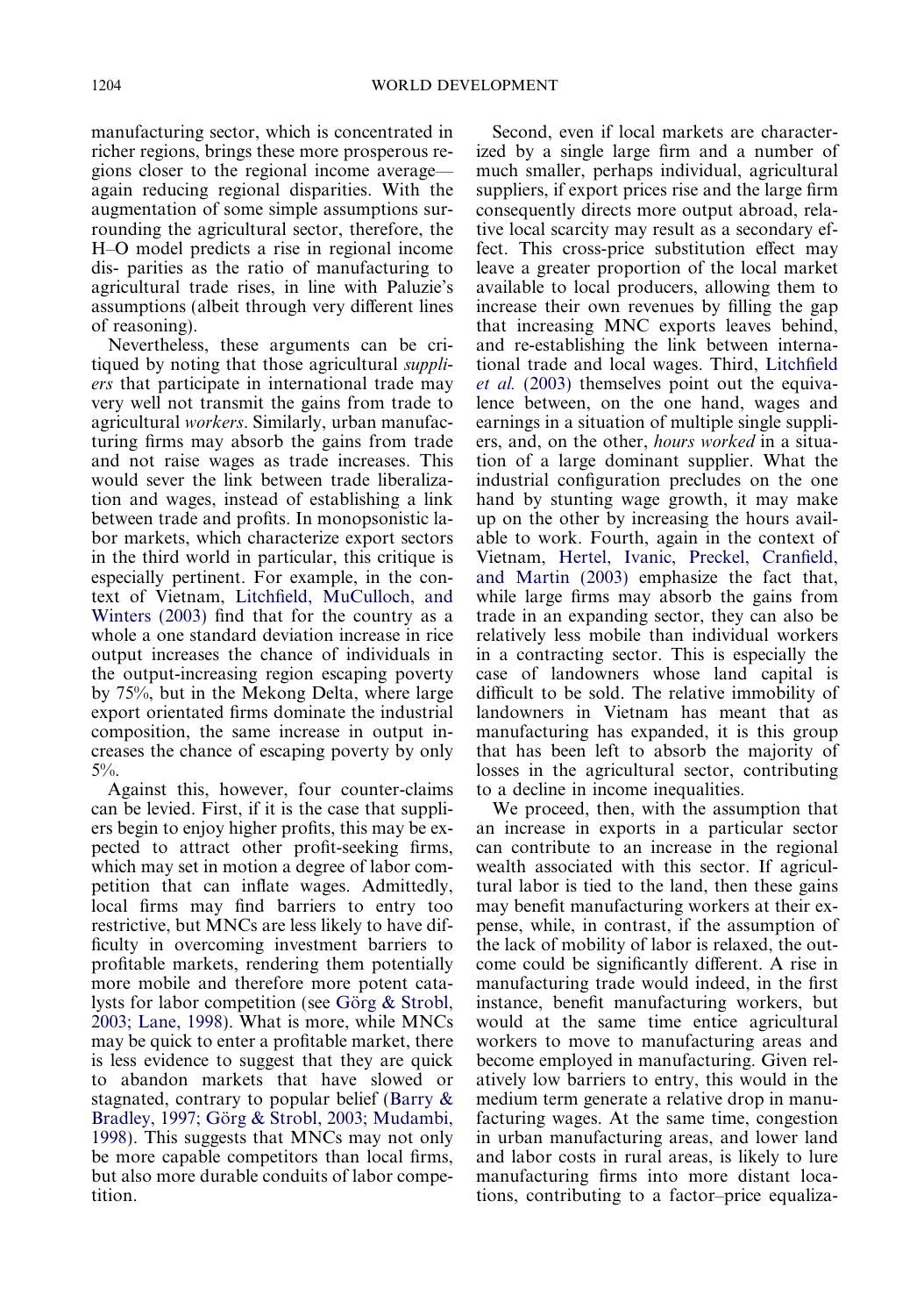tion process, whose ultimate outcome is likely to be a reduction in regional disparities.

Admittedly, the theoretical literature on trade offers only patchy and inconsistent inferences about the impact of trade on regional disparities. There are some common denominators, however. Most importantly, both the new economic geography school and our extended H–O model emphasize the effect of trade composition on regional disparities, rather than trade *per se*. <sup>5</sup> From this point onward, it seems to be the assumptions that surround the relationship between trade in agriculture and trade in manufacturing that may hold a greater sway over the evolution of regional disparities. If agricultural production and workers are assumed to be less mobile than those of manufacturing, then [Paluzie \(2001\)](#page-18-0) and the H–O model we have discussed first might predict rising disparities as manufacturing trade increases. On the other hand, if the lack of mobility assumptions in the primary sector are relaxed, new eco-nomic geography models à la [Krugman and](#page-18-0) [Livas Elizondo \(1996\)](#page-18-0) and some H–O analyses could result in falling disparities as manufacturing trade develops.

Of course, there are some important caveats to all of these arguments. We are focusing on only a relatively narrow range of economic mechanisms that operate in a complex real world environment. Hence, both the new economic geography school and the H–O model tend to abstract from important factors such as the availability of information, including information about prices, which has its own particular geography and may well be country-specific. The relative size of the agricultural and manufacturing sectors is also likely to be important. [Hertel](#page-18-0) et al. (2003) compare the poverty-reducing potential of trade liberalization between Chile, a developing country with a relatively small agricultural sector, and Malawi, whose agricultural sector is much more important. They find that the povertyreducing effects of agricultural liberalization are out-weighed by labor in-movement to the agricultural sector in Chile, while in Malawi, the gains are substantial enough to survive the diluting effect of sectoral labor migration. The arguments also implicitly operate within a two-country analytical framework, which does not take account of the strategic aspects of trade that result from three-or-more-country interaction. Finally, the importance of domestic transport costs should not be underestimated. As [Krugman \(1991\)](#page-18-0) has argued, the level of

transport costs mediates the influence of agglomerative pressures in complex, non-linear ways. If transport costs are very low, then it is unreasonable to expect significant urban concentration in spite of increasing manufacturing trade, for example.

Nevertheless, the salience of the issue of factor mobility is confirmed by long-standing debates within development economics. Most prominently, the Lewis model [\(Lewis, 1954\)](#page-18-0) posits that high economic growth trajectories depend upon relatively free movements of labor across sectors, so that in-coming labor from the ''subsistence'' sector can respond to high wages in the ''capitalist'' sector, thus supporting domestic saving and growth. We can infer, then, that the Lewis model suggests that if trade is stimulated, the potential gains this may introduce depend upon intersectoral labor transfer. This discussion has also highlighted the centrality of factor mobility to the likely impact of trade liberalization. While Lewis himself went further, however, and was happy to assume such mobility, our research in the following sections questions this assumption.

The following two sections of this paper set out the trends under discussion—increasing trade flows (and their composition) in Section 3 and rising regional disparities in Section 4. Section 5 then examines how these trends interact, and the implications for developed and developing countries.

#### 3. INCREASING TRADE FLOWS

By any number of measures, the increase in trade flows over the last three decades has been dramatic and pervasive. Trade in manufacturing, in services, both exports and imports and merchandise trade, as well as foreign direct investment, have all shown remarkable acceleration since at least the start of the 1980s. Importantly, trade has not only increased, but also begun to account for an increasing proportion of production. Increasing trade has led to a dilution of the traditional three-centered pattern of international trade, drawing increasingly far-flung countries into the mainstream trading community. This can be seen especially clearly in the case of the emerging East Asian Economies in the mid to late 1990s. But a similar reorientation to the world economy has occurred across Latin America as importsubstituting models of development were abandoned in favor of more export-orientated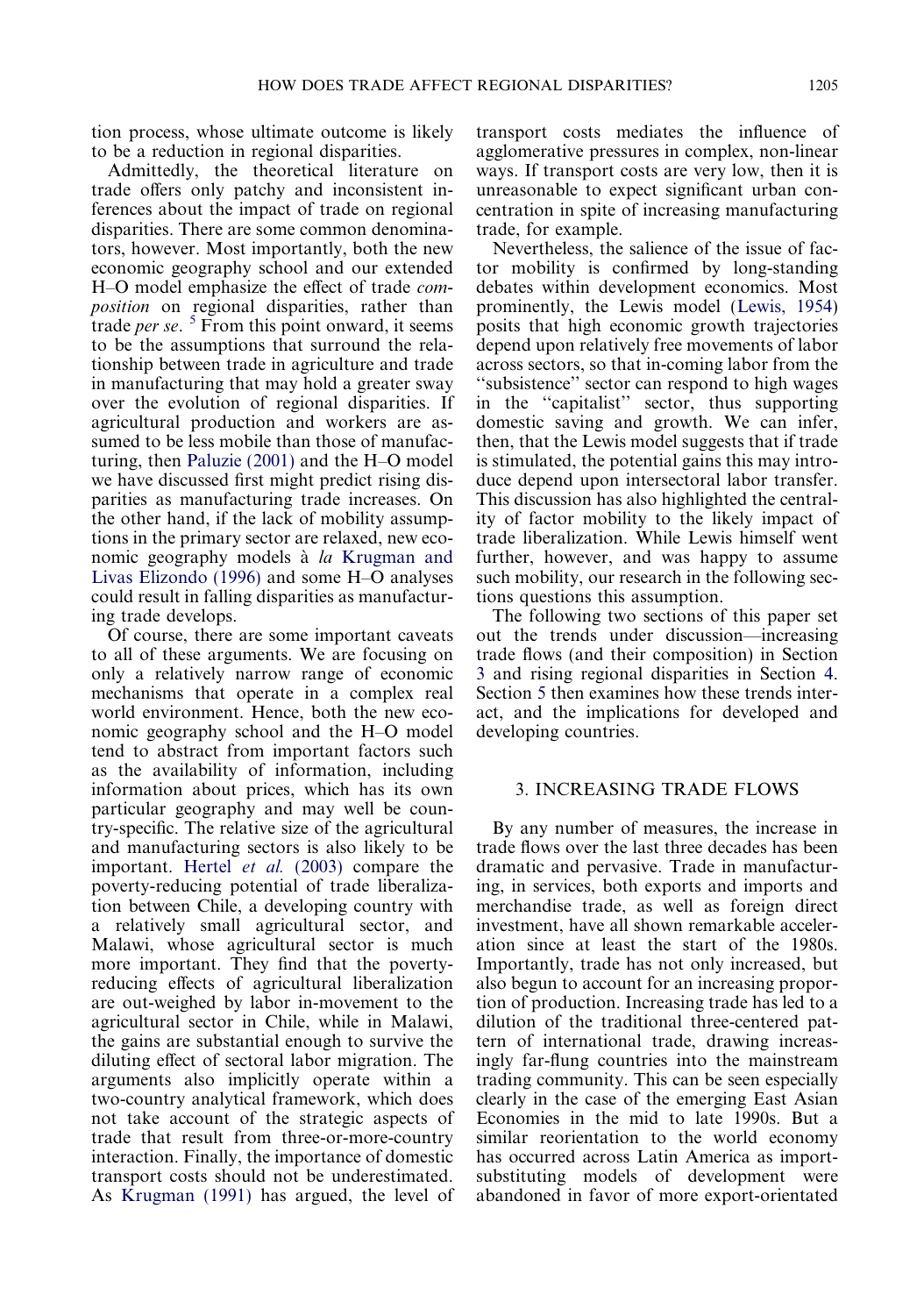ones over the period. Hence, Argentina, Brazil, Chile, Mexico, and Peru have all entered into far closer trading relationships than before the 1980s, when import substitution prevailed. Moreover, both China and India have explicitly attempted to open their economies since 1978 and 1991, respectively—with all the implications that the opening of such huge countries entails. Alongside this, the transition of Eastern Europe and the demise of the former USSR have also contributed to rising trade flows. And, within Europe, on-going economic and social integration has propelled trade both between the European partners and outside the European region.

Taken together it is no surprise that these developments have caused trade to rise dramatically in recent years. Figure 1 shows the rise in global trade as a percentage of world GDP. From 1970 to 2001, the percentage of world output that was traded between countries rose from 27% to just under 60%, with the biggest increase taking place during the 1990s.

[Figure 2](#page-6-0) shows the proportion of output traded by the eight countries that form the basis of this paper. These countries accounted collectively for 36% of world exports and 41% of world imports of merchandise in 2004, rendering them reasonably representative of global experiences (World Trade Organization data, 2005). Their joint average level of trade as a percentage of GDP in 2000 was very close to the world average (World Development Indicators, 2000). Nevertheless, the selection is also intended to capture a degree of diversity, spanning democratic and non-democratic, rich and poor, North and South countries. From [Figure](#page-6-0) [2,](#page-6-0) we can discern a consistent increase in output

traded across the period. The average proportion of output traded in our sample rose from 23.5% in 1975 to 47% in 2000—once again a doubling over the period. Some of our chosen countries might be expected to show smaller trade shares than the world in general, simply because they are relatively large economies with large internal markets. In the case of the United States, for example, only one quarter of its output is traded externally because so many of its needs are met within its national boundaries. In any case, our sample of countries mirrors the world trend toward increasing trade flows. In the cases of China, Mexico, and Spain, the growth of trade as a percentage of national GDP well exceeds the world average. In other cases, such as Brazil, India, Italy, Germany, or the United States, the expansion of trade is more moderate, although key political decisions such as the single European Market contributed to boost trade in the 1990s in the cases of Germany and Italy, while economic reform in 1991 had a similar effect for India.

Not only has the volume of trade increased, but its composition has also shifted—a feature that takes on considerable significance in the light of the theoretical discussion in Section 2. [Figure 3](#page-6-0) shows the growth in agricultural and manufacturing trade in the world economy since 1970. Although both sectors started from different positions, agricultural trade expanded alongside manufacturing trade for most of the period. This despite the on-going trade liberalization of manufactures while agricultural products remained largely protected. By the mid-1990s, however, agricultural trade could not keep pace with manufacturing, partially as a result of the sectorally biased nature of



Figure 1. Global trade as a percentage of world output. Source: Own development, using World Bank, World Development Indicators data.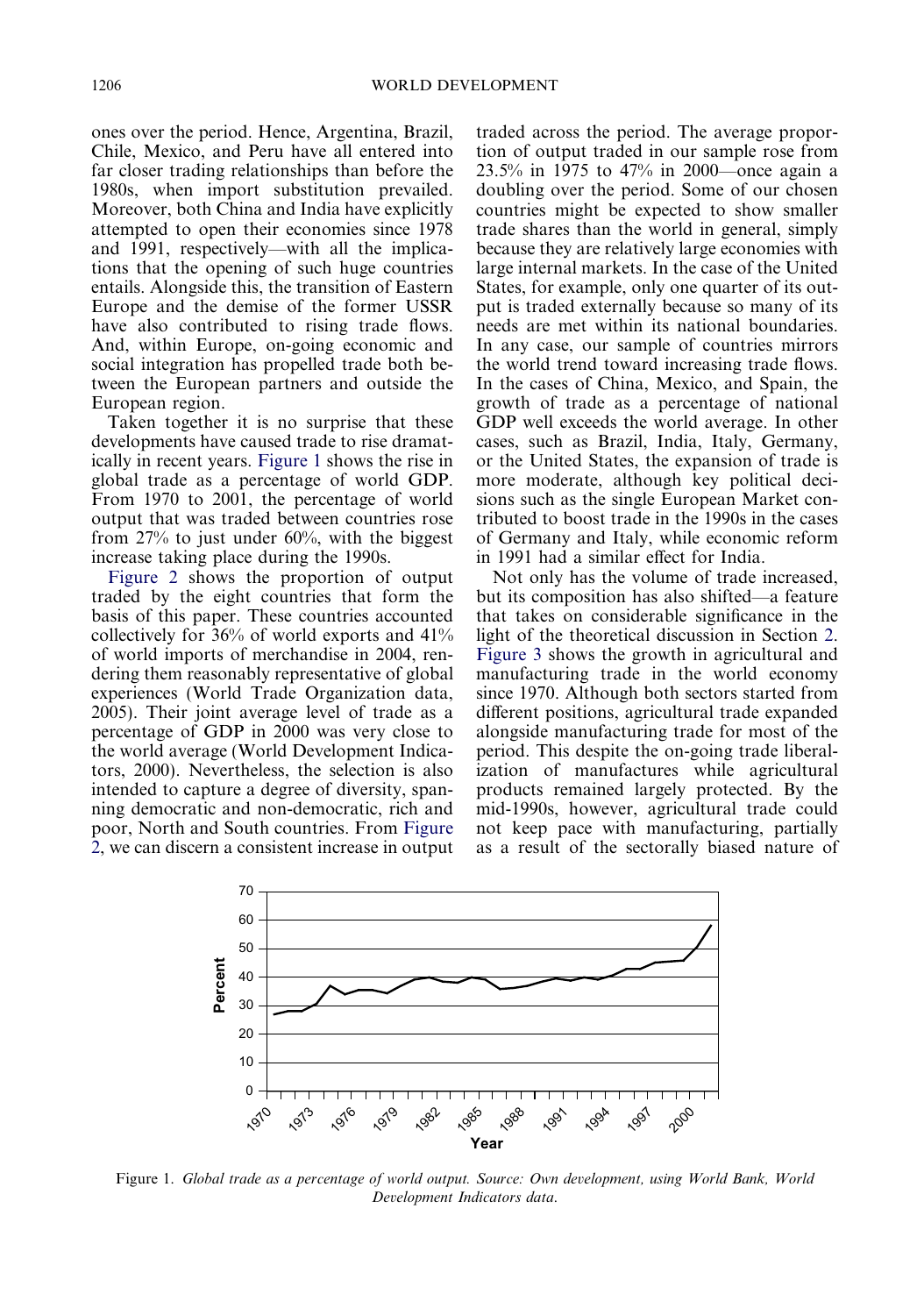<span id="page-6-0"></span>

Figure 2. Trade as a percentage of GDP in the sample countries. Source: Own development, using World Bank, World Development Indicators data.



Figure 3. Evolution of world trade in agricultural and manufacturing products. Source: Own development, using World Trade Organization (2001) data.

trade liberalization initiatives. According to [Jank, Fuchsloch, and Kutas \(2003\)](#page-18-0), in the case of tariffs that are weighted by trade volumes, when both Brazil and the US export their agricultural products they are likely to face double the level of protectionism on average than when attempting to export their industrial goods (see also [Gibson, Wainio, Whitley, & Bohman,](#page-18-0) [2001](#page-18-0)). In the developed world, this protectionism is the result of peculiarly well-organized agricultural interest groups, alongside the perceived strategic importance of food sources. In the developing world, the fact that many agricultural exporters actually only export a narrow range of products means that the domestic agricultural sector is no more capable of meeting domestic demand than in the developed world. Concerns over food security are coupled with a degree of aversion to food dependence on countries with food surpluses, especially if these surpluses belong to developed countries with over-production policies, which already hold the upper hand in trade negotiations. Hence, ''[D]espite the achievements of [recent liberalization initiatives], agriculture continues to be the most protected sector in the world economy" (Jank [et al.](#page-18-0), [2003, p. 11](#page-18-0)).

The relative weight of agricultural trade has therefore been progressively undermined by the rising importance of trade in manufacturing, and later, in services. [Figure 4](#page-7-0) shows the evolution of the ratio of agricultural to manufacturing exports for each of our eight chosen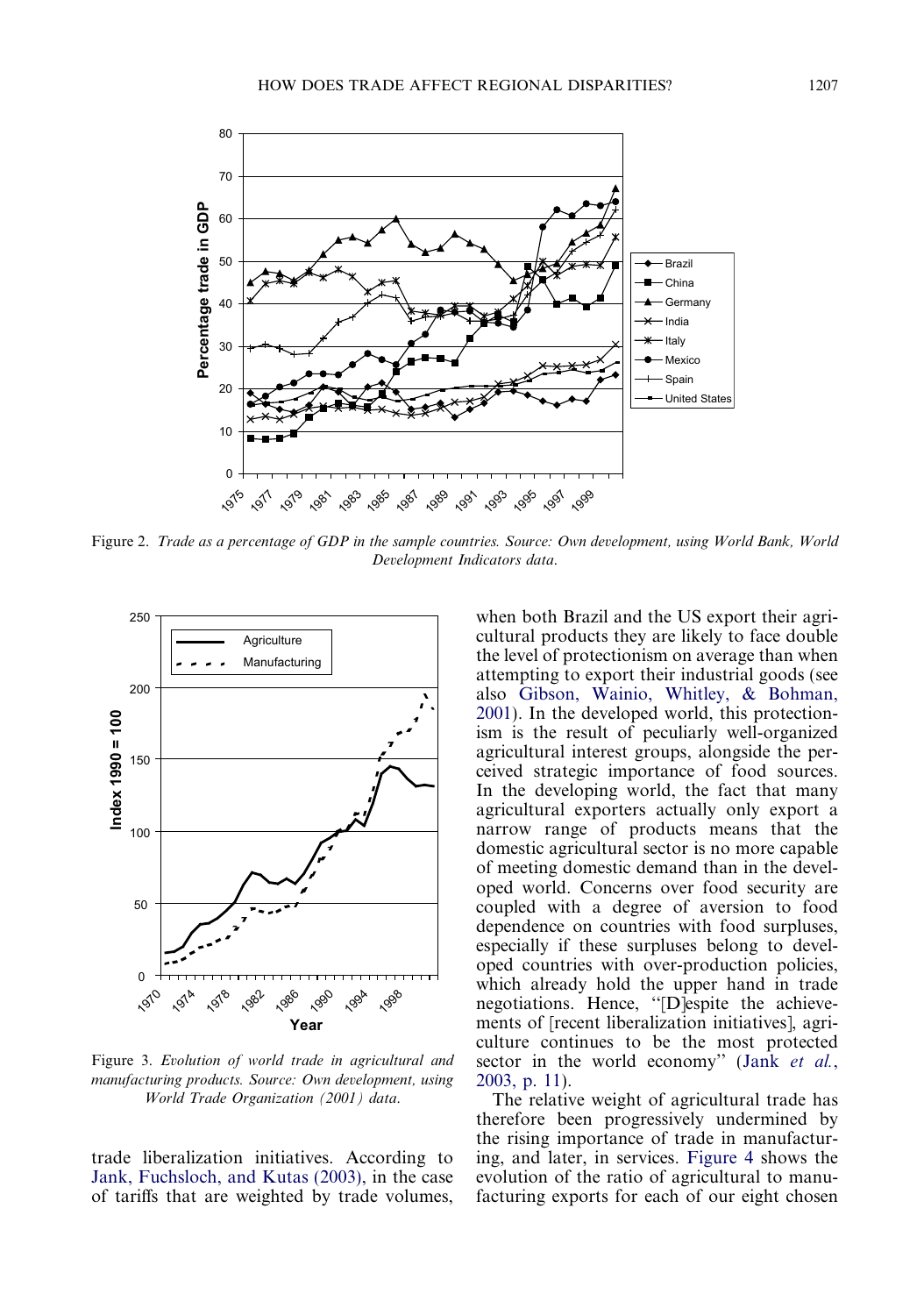<span id="page-7-0"></span>

Figure 4. Agricultural to manufacturing export ratios for our eight case countries. Source: Own development, using Comtrade, United Nations Statistics Division data.

countries. <sup>6</sup> As is readily apparent, the proportion of agriculture to manufacturing has fallen steadily since 1980 on average. For example, Brazil's ratio fell from 1.6 in 1980 to below parity in 1985 and stood at just over 0.7 in 2001 (Figure 4). This means that for every unit of manufactures exported from Brazil, under half the value of agricultural products were exported in 2001 as in 1980. China experienced a similar decline, from 0.75 in 1980 to over 0.4 in 1987 to just 0.08 in 2001. The most spectacular change, however, has taken place in Mexico, where the agricultural to manufacturing trade ratio fell from 1.49 in 1980 to 0.07 in 2001. On a less pronounced scale, the developed countries in the sample underwent similar changes, although for them, the ratio of agricultural to manufacturing exports was already so small as to make further reductions less likely. Hence, during 1980–2001, Italy saw its ratio of agricultural to manufacturing exports fall from 0.11 to 0.085, and Spain also experienced a steady decline, from 0.28 to 0.23. Indeed, in every case, our chosen countries exhibited some reduction of the ratio of their agricultural to manufacturing export values as manufacturing trade experienced liberalization, while agricultural products remained highly protected (see [Pugel & Lindert, 2000](#page-18-0)).

To summarize the above discussion, two major points of interest can be drawn out that will be useful for our analysis in Section 5. The first is that trade in general increased dramatically since 1980, and that this increase was sourced from a variety of areas of the world, with few exceptions. Relative to production, trade doubled since 1970 and, without considering production, the absolute value of trade increased 14-fold since 1950. The second notable feature of the trends outlined is that agricultural trade did not increase to the extent that manufacturing trade did. This may largely be a result of the biased trade liberalization initiatives that the WTO (formerly GATT) has implemented over the period. Again, this is a pervasive trend on the evidence of our case countries, and has led to a lessening of the relative importance of agricultural exports.

#### 4. THE INCREASE IN REGIONAL DISPARITIES

While the trend toward increasing trade flows is well known, the trend toward increasing regional disparities is less well documented, and yet almost equally as pervasive. Regional disparities in most countries are either stable or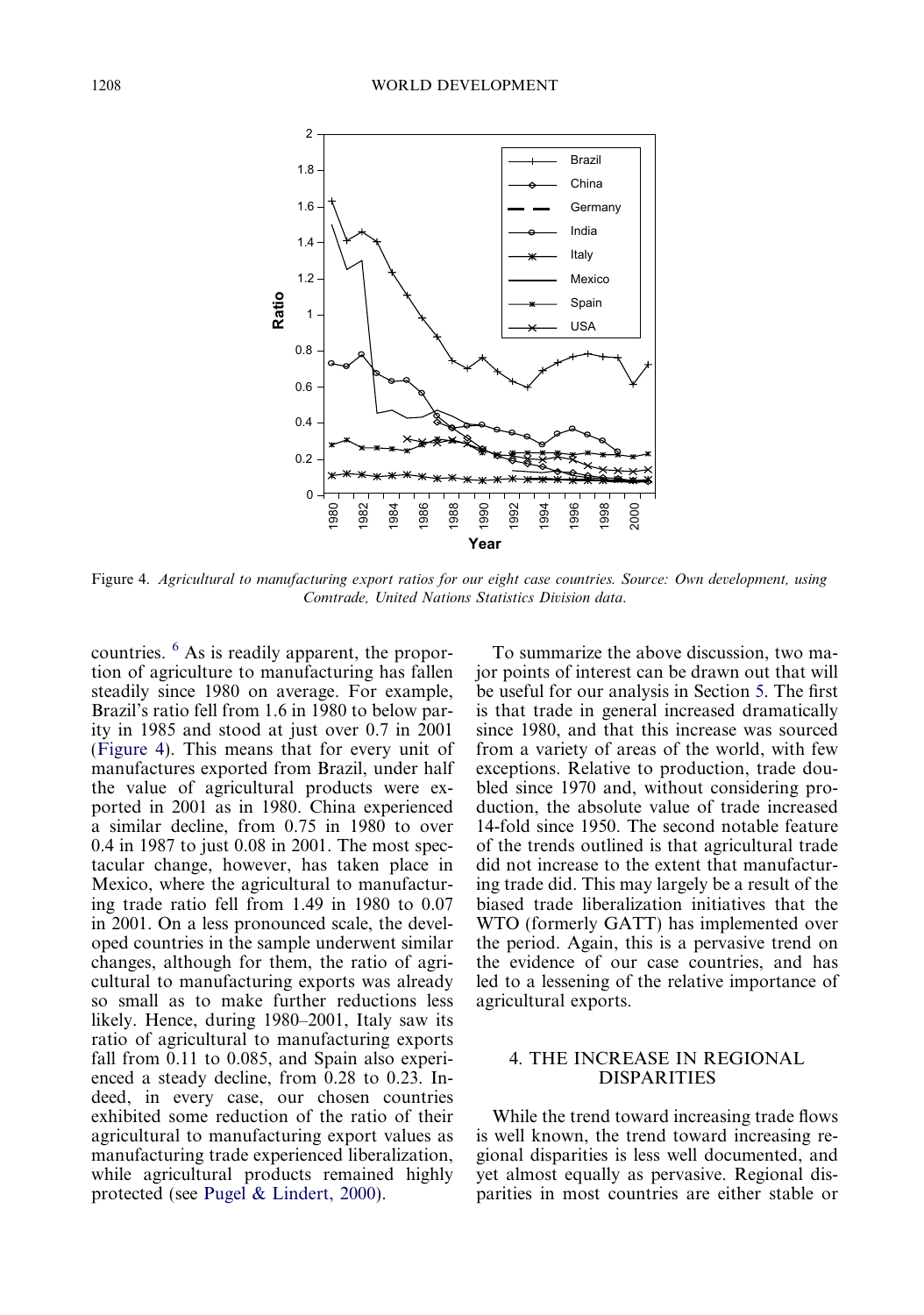<span id="page-8-0"></span>increasing with remarkably few exceptions [\(Rodrı´guez-Pose & Gill, 2004a\)](#page-18-0). Table 1 documents this phenomenon for our case countries. The evolution of the variance of the natural logarithm of regional GDP per capita is charted for each of them.

Several important factors emerge from the results of Table 1. First is the different dimension of regional disparities in developing and in developed countries. Regional disparities are considerably larger in the four developing countries included in our sample. In the United States and especially in Western Germany, in contrast, intraregional differences in wealth are much less noteworthy. Italy and Spain belong to an intermediate category. Nevertheless, internal imbalances in Italy in 2000—the developed country with the highest intranational wealth gap among our cases—are close to 50% lower than those found in India, and less than half those of Brazil or China.

The second factor worth highlighting is the general tendency toward increases in the variation between regional GDPs within countries. Regional disparities have risen in all our case countries since 1980, with the exception of Brazil and Germany. The strength of the trend varies substantially, with India, the United States, and Mexico displaying the greatest rates of divergence, with disparities increasing by 40.8%, 15.4%, and 14.9%, respectively, over the period during 1980–2000. At the other extreme, China shows the weakest increase—only a 0.6% change—largely resulting from a strong decline in disparities during the 1980s, when its variance of regional GDPs fell from 0.578 to 0.483. The trend was completely reversed in the following decade.

The only exceptions to the general rule of rising disparities are Brazil and Germany. In Germany the reduction of regional inequalities during the 1990s represents a reversal of its moderately divergent trend during 1980–90 and can be almost entirely attributed to German reunification. Reunification led to a sharp drop in disparities between the Länder of the former Federal Republic of Germany during 1990–91. Since then, regional disparities among western regions of the country have followed a rising trend (see [Figure 5\)](#page-9-0). Brazil, despite the notorious power of its state governments ([Rodden,](#page-18-0) 2003; Rodríguez-Pose & Gill, 2004b), is a more genuine case of reduction in regional disparities. Its internal differences in 1980 made Brazil the most unequal country in the world. A sharp decline in regional disparities followed during 1980–82 and since then the evolution of disparities has fluctuated erratically, with a tendency to increase until 1994, followed by a decline in the last five years of the century.

The timing of increases in regional disparities also varies between developed and developing countries. The greatest increase in Germany, Italy, and the United States took place during

|                      | Year            |       |                    | $%$ Change |           |           |
|----------------------|-----------------|-------|--------------------|------------|-----------|-----------|
|                      | 1980            | 1990  | 2000               | 1980-90    | 1990-2000 | 1980-2000 |
| Developing countries |                 |       |                    |            |           |           |
| China                | 0.578           | 0.483 | $0.581^{\rm a}$    | $-16.31$   | 20.20     | 0.60      |
| India                | $0.273^{\rm b}$ | 0.312 | $0.385^{a}$        | 14.00      | 23.52     | 40.81     |
| Mexico               | 0.376           | 0.388 | $0.432^a$          | 3.28       | 11.18     | 14.82     |
| <b>Brazil</b>        | 0.601           | 0.556 | $0.553^{\rm a}$    | $-7.56$    | $-0.46$   | $-7.98$   |
| Developed countries  |                 |       |                    |            |           |           |
| <b>United States</b> | $0.143^{\circ}$ | 0.175 | 0.165              | 22.19      | $-6.03$   | 14.83     |
| Germany              | 0.094           | 0.096 | 0.088 <sup>d</sup> | 2.03       | $-8.43$   | $-6.57$   |
| Italy                | 0.265           | 0.269 | 0.268              | 1.48       | $-0.23$   | 1.25      |
| Spain                | 0.207           | 0.199 | 0.219 <sup>d</sup> | $-3.87$    | 9.82      | 5.58      |

Table 1. Variance of the log of regional GDP per capita

The analysis is conducted for only the 14 most populous states in India, for the Länder of the former Federal Republic of Germany and Berlin West in Germany, for the 48 contiguous continental states in the United States, excluding Alaska, Hawaii and the District of Columbia, and without the North African enclaves of Ceuta and Melilla in the case of Spain.<br><sup>a</sup> 1999.

 $\frac{b}{c}$  1981.

 $^{\rm d}$  2001.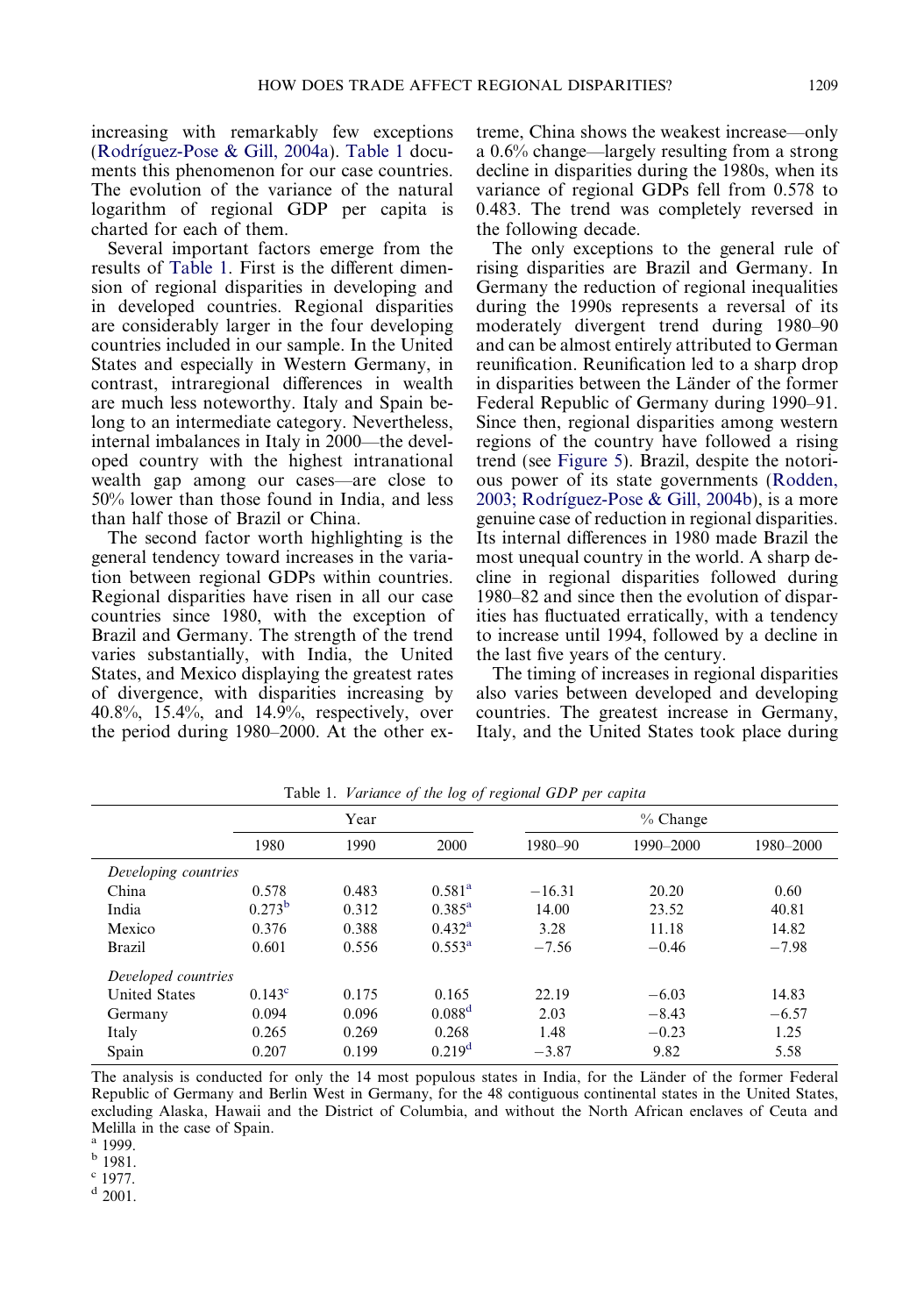<span id="page-9-0"></span>

Figure 5. Changes in trade as a percentage of GDP and in regional disparities.

the 1980s, with the 1990s displaying moderate declines in all three countries. Spain is the only exception among the developed countries in the sample, as regional disparities increased considerably in the 1990s. Among the four developing countries included in our sample, however, the trend has been toward an acceleration of the growth of regional disparities in the 1990s with respect to the 1980s, coinciding also with a greater openness of these countries to trade.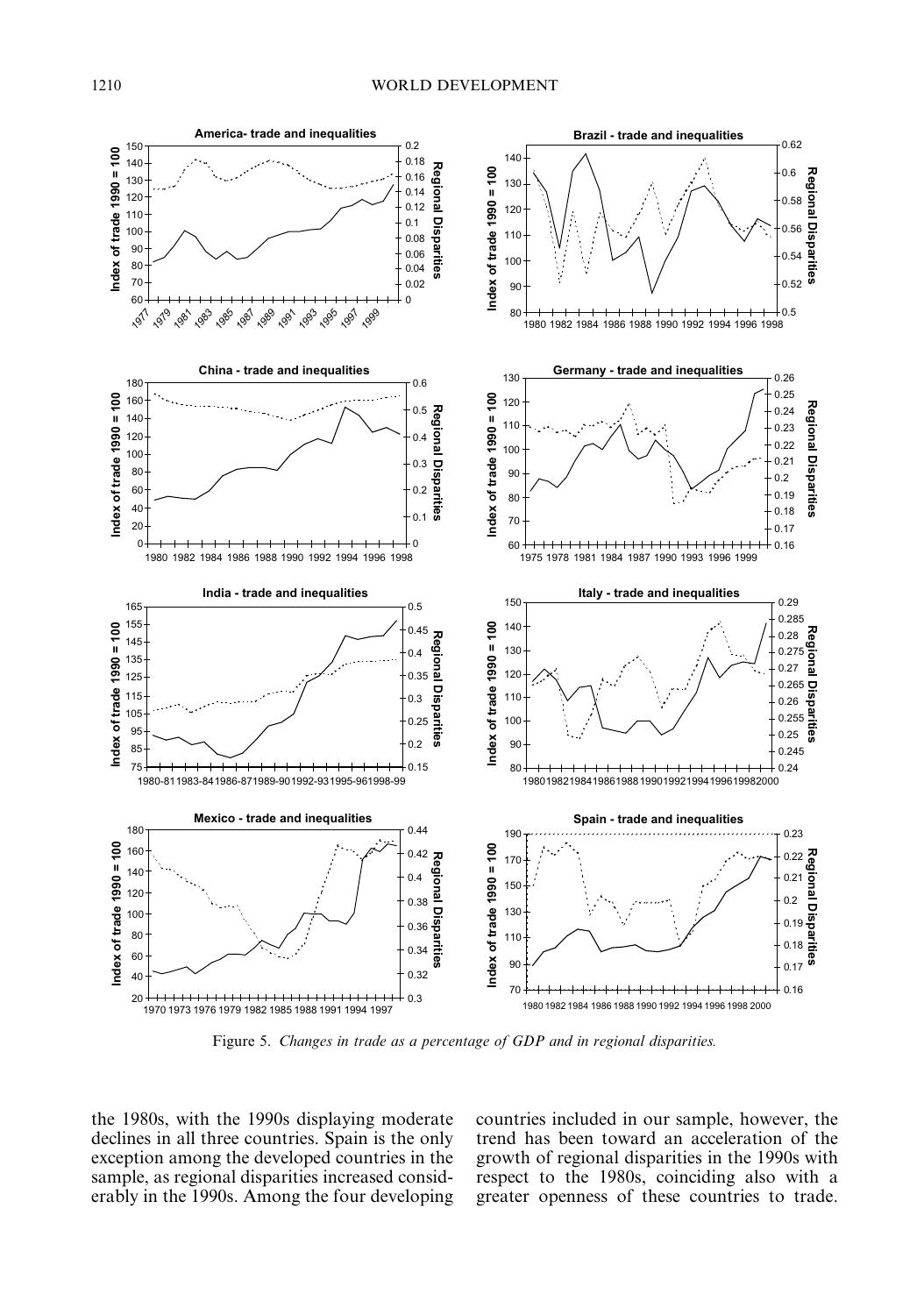In Brazil the trend has been toward a deceleration of the regional convergence process.

One further observation relating to [Table 1](#page-8-0) is worth noting. While trade as a percentage of GDP increased for all our eight case countries without showing a marked pattern between developed and developing countries (see [Figure](#page-6-0) [2\)](#page-6-0), it is the sectoral trade ratio charted in [Figure](#page-7-0) [4](#page-7-0) that seems to exhibit some temporal coincidence with rising regional disparities. Specifically, all four developing countries in [Figure](#page-7-0) [4,](#page-7-0) as well as the United States, experienced sharp declines in their agricultural to manufacturing export ratios, in part because their agricultural exports were more significant initially. It is our intention in this paper to explore the link between changes in agriculture to manufacturing export ratios and the evolution of regional disparities more closely.

In short, this section has established a common and general trend toward divergence, or at least a discontinuity of convergence, across our case countries. Numerous factors may affect the evolution of regional disparities, including the global trend toward devolution (Rodríguez-Pose & Gill, 2003), factor trading and nationally based policies. It is our aim in the next section to establish whether trade and trade composition also play some part in determining spatial disparities.

#### 5. A RELATIONSHIP BETWEEN TRADE AND REGIONAL DISPARITIES?

#### (a) Trade and regional disparities

In this section, we examine to what extent there is a link between trade and regional disparities and attempt to establish the direction of that relationship. Firstly, we analyze the relationship between the volume of trade a country conducts and its level of spatial disparities. Following this, we examine the relationship between the composition of trade and regional disparities, run some basic tests concerning the robustness of our findings, and finally discuss these results at the end of the section. [Figure 5](#page-9-0) documents the correlation between the evolution of the coefficient of variation of the natural logarithm of regional GDP per capita and that of the percentage of output traded for our eight case countries. The dashed line represents the evolution of regional disparities, whose scale is depicted on the right-y-axis. The continuous line represents a trade index where 1990 trade levels are set to 100. The scale is represented on the left- $\nu$ -axis.

While, at first sight, there seems to be some evidence of a relationship between trade and regional disparities in a few of the cases—such as in Italy, India, and perhaps Brazil—the majority of countries display no such correlation. In the United States, disparities vary only slightly, while trade increases throughout the period, and in China disparities fall and then increase as trade increases. Mexico and Spain follow a similar pattern to China, with falling and then rising disparities as trade increases. And in Germany, there is little sign of any association between the increase in trade from 1975 to 1989 and the evolution of regional disparities, although after the exogenous shocks resulting from reunification during the late 1980s and early 1990s some positive correlation between the two variables is evident. In general, then, there seems to be no consistent evidence of a relationship between trade and regional disparities, and no agreement, where a relationship is suggested, over its direction. This lack of overall relationship was confirmed by preliminary multivariate analyses that showed no relationship between both indicators in any of the eight sample countries.

In terms of the theoretical discussion of Section 2, the lack of a consistent relationship between regional disparities and trade should come as no surprise. All the theories and ideas that were discussed had the common feature of emphasizing the sectoral composition of trade as a determinant of regional disparities. Most theories that link trade and territorial inequality assume two sectors and make predictions, either implicitly or explicitly, based on relative trade shares between manufacturing and agricultural imports and exports. As seen in Section 3, even as recently as 2001, agriculture played an important part in the export mixes of our case countries. The ratio of agricultural to manufacturing exports stood, on average, at over 0.2. Clearly, the importance of recognizing the differences between these two sectors has not diminished. It is vital, therefore, to test not only the evolution of trade flows, but also the evolution of the composition of trade. Only when these two factors are taken together is the theory given a fair chance.

#### (b) Trade composition and regional disparities

The question we now address is whether or not trade composition has any effect on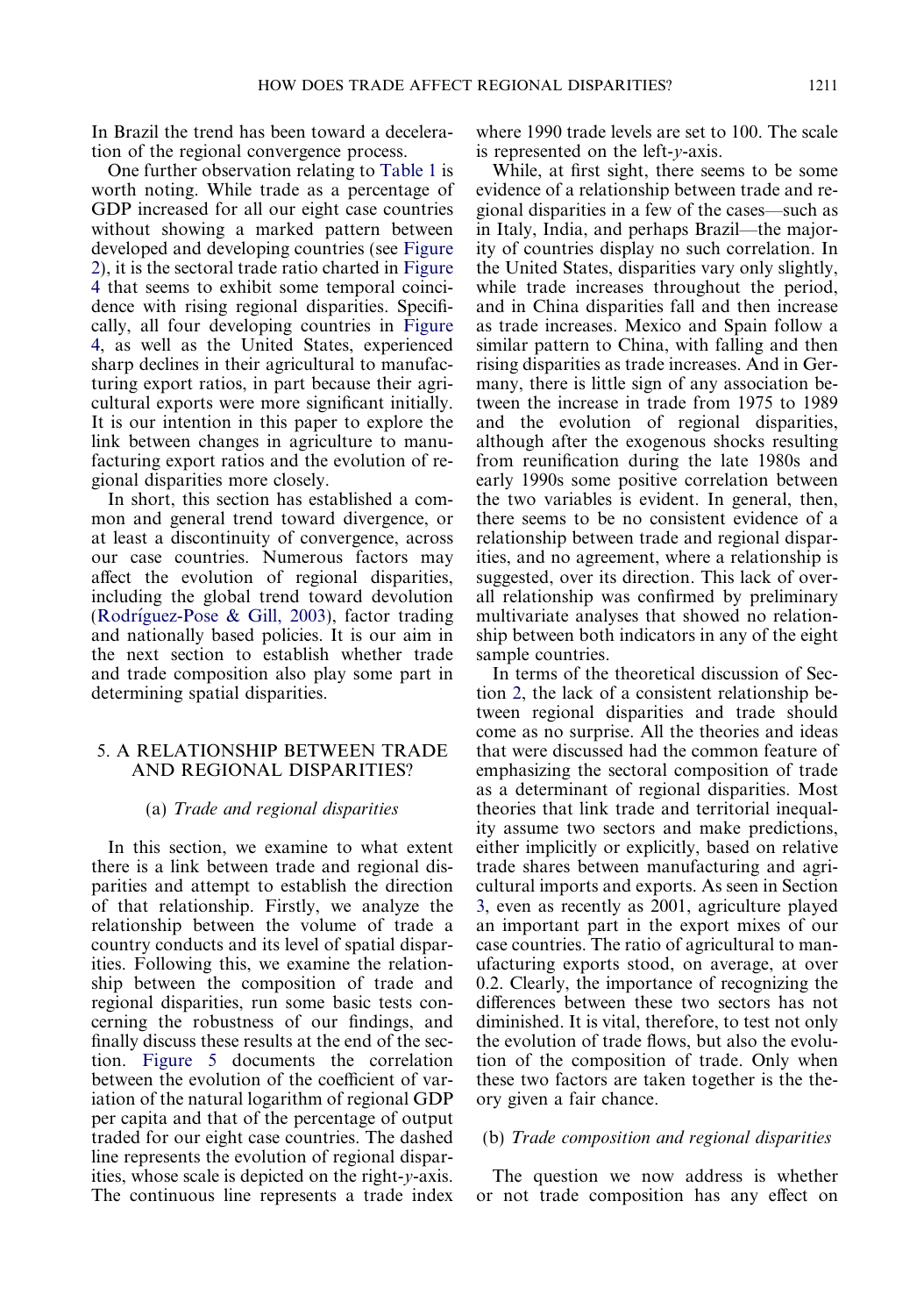regional disparities and here we turn to developing a simple model that seeks to examine the relationship between trade and disparities. The first point to note is that trade composition cannot have an effect on regional disparities if there is no trade. Hence, in order to answer our question, we have to take into account the degree to which a country is involved in trade: the influence of trade composition is contingent upon the importance of trade itself. If there is little involvement, then trade composition cannot be expected to be important to domestic economics, and therefore have an influence on determining regional disparities. In order to assess the impact of trade composition on regional disparities, an index of trade composition, weighted by the degree to which a country trades, is proposed.

For our measure of trade composition, we focus on the ratio of primary to secondary sector exports. Exports are more useful than imports for our purposes, since all the theories and ideas discussed in Section 2 are essentially supply-side arguments and it is exports that are sourced from domestic industry. We define primary (or agricultural) and secondary (or manufacturing) traded commodities using the criteria set up in endnote 6. By dividing the change in the share of primary exports by the change in the share of secondary exports and weighting the result by the percentage of GDP traded by each of our case countries during the period taken into consideration, a simple index of the agricultural to manufacturing export ratio is obtained. This trade composition index captures the basic aspects of the models and ideas discussed in Section 2, and by plotting the change in the index against regional disparities we obtain some notion of how relevant—and in what ways—the evolution of the size and the composition of trade is for determining regional disparities.

The index is constructed in the following way<sup> $7$ </sup>:

$$
TCI_{t-0} = \left[1 - \frac{AE_t/ME_t}{AE_0/ME_0}\right]
$$

$$
\cdot \left[ \frac{[(T_0/GDP_0) \cdot 100] + [(T_t/GDP_t) \cdot 100]}{2}\right],
$$

where  $TCI$  is the trade composition index,  $AE$ denotes agricultural exports, ME denotes manufacturing exports,  $\overline{T}$  represents total trade, GDP the total GDP of a country, and 0 and  $t$ represent the beginning and the end of the period of analysis, respectively.

The index utilizes export data, rather than imports, because export industries are the ones that will largely determine domestic employment and wage patterns, which in turn contribute to determine the degree of regional disparities that we are seeking to predict. The first half of the index captures the changing export composition in each of the eight countries included in the analysis. If the agricultural to manufacturing export ratio increases, the index falls, since this term will be negative. If, on the other hand, there is a decline in the ratio of agricultural exports to manufacturing exports, then the index rises. The second half of the index represents the average proportion of GDP traded during the period of analysis. The higher the level of trade, the greater the dimension of the index in absolute numbers.

Taking three fictitious examples, imagine first that country  $A$  conducts equal amounts of trade in manufacturing and agriculture so that during 1995–2000, this ratio remains the same. Imagine further that country A experiences a large increase in the amount of trade conducted over the period. The fact that the ratio between manufacturing and agricultural trade has remained constant renders the first term in our index equal to zero. Given this, no amount of change in the degree of trade undertaken by country A during 1995–2000 will impact upon the index: the trade undertaken is balanced between sectors, and therefore the index predicts that there will be no regional disparity effects, as per our theoretical discussion. Now consider country B, which increases its manufacturing share in trade during 1995–2000 significantly, from equality with agriculture in 1995 to complete dominance in 2000. The first term in the index will now be equal to 1. Assume further, however, that the actual amount of trade that country *B* conducts during 1995–2000 is very small in both years. This means that the second term in the index will be close to zero, so that the index will again yield a low result. This means that our predictor of the inequalityincreasing effect of a rise in the importance of manufacturing over agricultural trade will be low, not because manufacturing trade is not expected to lead to higher disparities, but because very little trade per se is undertaken, despite the preponderance of manufacturing. Finally, country C experiences a similar increase in the importance of manufacturing trade relative to agricultural trade across the period, but country C is consistently involved in a large amount of trade. In this case, both the first and second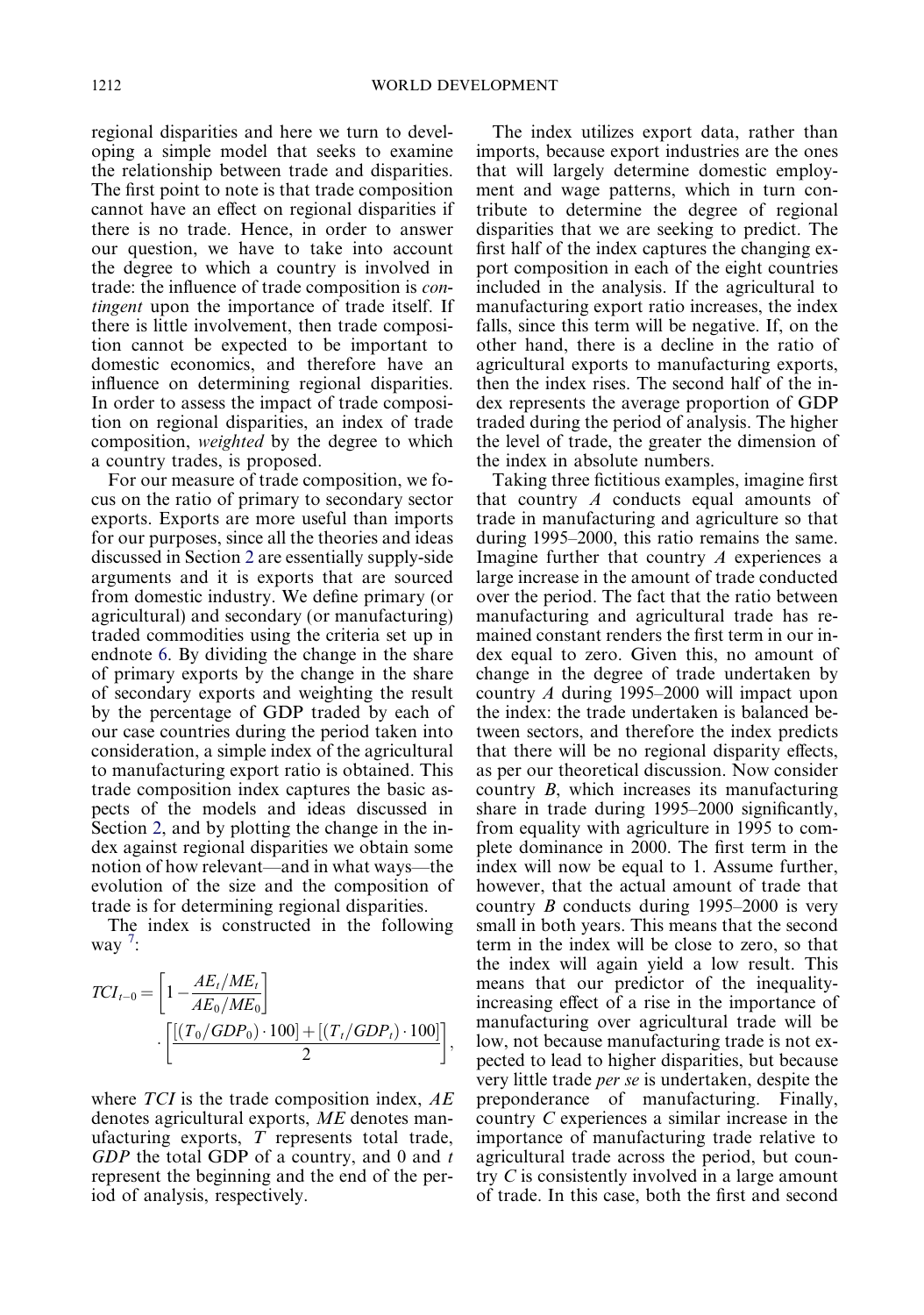terms of the index will be high, and the index will therefore yield a result close to one, indicating that because trade is important and because manufacturing has come to dominate, the index predicts an increase in regional disparities. Charting the accuracy with which the index predicts actual regional disparities will subsequently concern us, and if we do discover that there is some correlation, this might support our hypothesis that trade composition, contingent upon the importance of trade, affects regional inequalities.

An immediate critique of the index, however, is the embodied assumption that trade per se does not determine disparities. The index only allows trade to have an effect if the ratio between agricultural and manufacturing trade alters, as country A's case illustrates. In their study of China, [Zhang and Zhang \(2003\)](#page-19-0) found that after domestic capital, trade was the single most important determinant of regional disparities during 1986–98 out of various factors including foreign capital inflows, education, and geographic location. Two points should be noted in response to this, however. Firstly, [Zhang and Zhang \(2003\)](#page-19-0) did not consider the composition of trade in reaching this conclusion, and it may be the case that trade composition actually underpins some of the effects they have attributed to trade itself. Secondly, though, it is certainly not our intention to explain the entire variation of regional incomes with our simple composition index. It may certainly be the case that trade per se also has a determining aspect—all we are hoping to find is a correlation between our index and regional disparities, not an exhaustive causal relation.

Related to this, we certainly do not wish to deny the salience of other potentially important determinants of regional disparities. [Henderson](#page-18-0) [and Wang \(2005\)](#page-18-0) underline the importance of city formation trajectories, savings rates, the relative size of rural and urban sectors, human capital, migration costs, and wealth and ability distributions in their discussion of urbanization, and there can be little doubt over their collective importance to regional disparities. Similarly, [Arbache, Dickerson, and Green](#page-17-0) [\(2003\)](#page-17-0) emphasize education and technological change, and Rodríguez-Pose and Gill (2003, [2004a\)](#page-18-0) have examined the importance of governmental structures and devolution. While these are important factors affecting the evolution of disparities, we would emphasize that regional economic disparities remain relatively

poorly understood, and that the investigation and establishment of the range of factors that determine their magnitude remains crucially important.

The results of the comparison between the trade composition index and actual regional disparities for three to four year periods are plotted for each of our case countries in [Figure](#page-13-0) [6](#page-13-0). We are looking for three things.

First, if there is no correlation between regional disparities and the index, then trade composition may not have an influence in determining spatial disparities (null hypothesis). Secondly, if there is a negative correlation between the evolution of the trade composition index and that of regional disparities, this would indicate that as the agricultural to manufacturing export ratio fell, regional disparities also tended to fall (hypothesis one). This finding would be consistent with [Krugman and Livas Elizondo's \(1996\)](#page-18-0) and some H–O arguments, as generally poorer agricultural areas would benefit more from the relative expansion of agricultural trade. And third, if there is a positive relationship—disparities rise as the trade composition index rises this would mean that a fall in agricultural relative to manufacturing exports is associated with a rise in regional disparities (hypothesis two). This could be taken as a support for both [Palu](#page-18-0)[zie's \(2001\)](#page-18-0) ideas and some of the simple extensions of the H–O theory set out in Section 2. This relationship is charted in [Figure 6,](#page-13-0) where the change in regional disparities is represented by a dashed line (with values plotted on the right hand side of  $y$ -axis), and the trade composition index by a solid line in each of the following graphs (with values plotted on the left hand side of  $\nu$ -axis).  $\delta$ 

The inspection of the graphs in [Figure 6](#page-13-0) suggests a consistent relationship between regional disparities and the trade composition index. In most cases, changes in the index (solid line) match and frequently precede changes in the evolution of regional disparities (dashed line). That is the case, for example, in India, Italy, and Spain, where regional disparities seem to follow the pattern traced out by the index across numerous pits and troughs. In Brazil and China, the index initially increases and then falls, and regional disparities mirror this trend after a certain lag. In the United States, after an early period where there is no clear connection, a falling index is accompanied by falling disparities during the late 1980s, and then rising disparities accompany a rising index thereafter. And in Mexico, since the opening of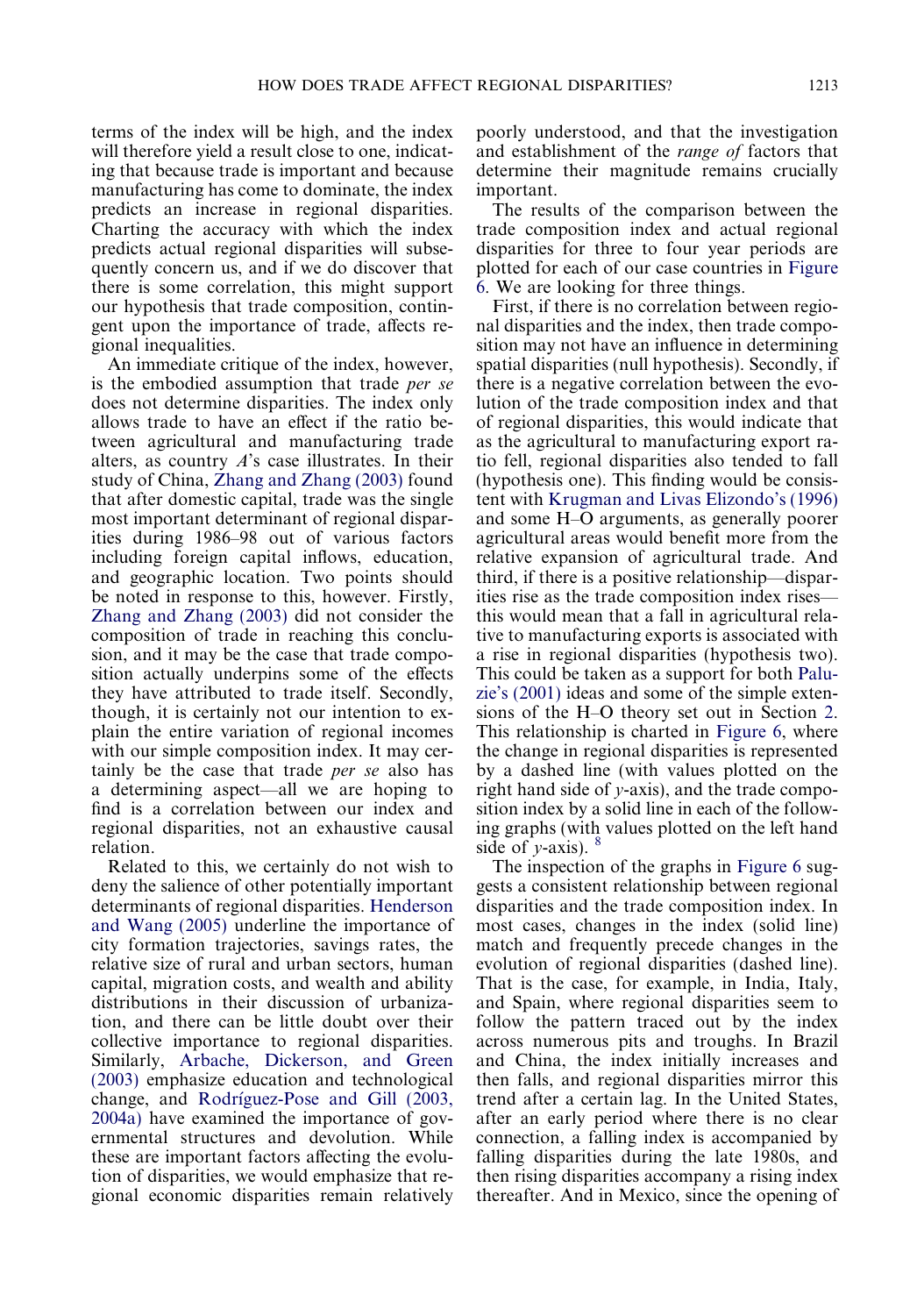<span id="page-13-0"></span>

Figure 6. The link between changes in the trade composition index and the evolution of regional disparities.

the country to trade in the mid-1980s, the evolution of regional disparities follows a similar pattern to that of the index. Germany displays the weakest association between changes in the trade composition index and the evolution of regional disparities, with the index seemingly fol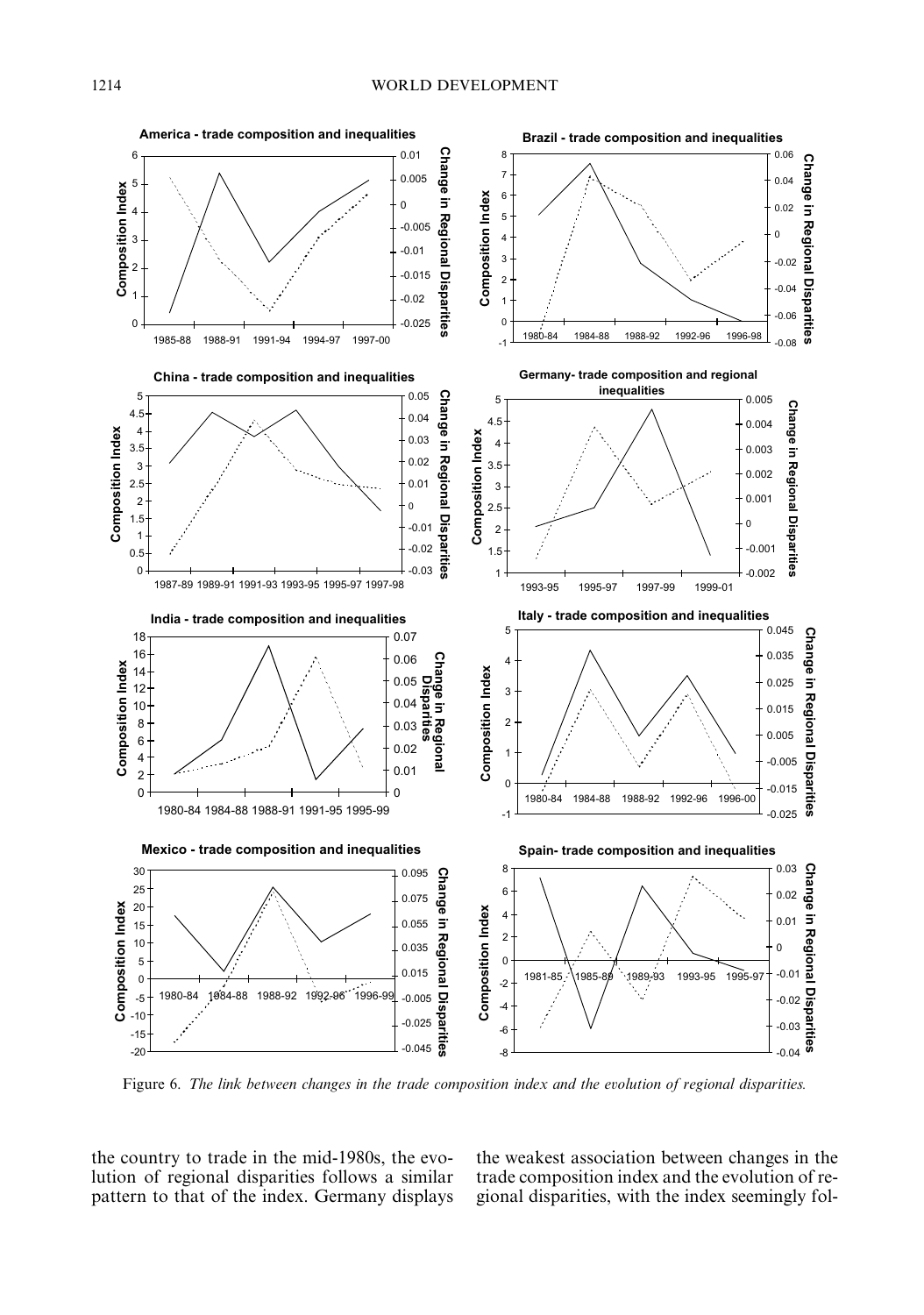lowing trends in disparities, which runs counter to the causality that seems to emerge from other countries. Overall, it could be said that the graphs in [Figure 6](#page-13-0) are highly suggestive of our second hypothesis. Increases in trade, combined with a progressive shift from trade in agriculture, fisheries, and raw materials to trade in manufacturing seem to precede a rise in regional disparities. Preliminary statistical analyses using ARIMA time series analyses seem to confirm this evidence for our case studies, with changes in the trade index having an impact on the evolution of regional disparities in Italy after one year, in India after two, in Spain after one year, but only after 1985, in Brazil during 1985–98, in Mexico from 1985, and in the United States from 1990 onward after one year. Germany is, once again, the only exception, as no statistical association is evidenced.

A reasonable objection to this sort of analysis is that of omitted variable bias, that is, both changes in the composition of trade and regional disparities may be driven by other factors, such as changes in GDP, especially given the seemingly cyclical nature of some of the fluctuations. However, having run comparisons of both the trade composition index to GDP (see Appendix 1) and regional disparities to GDP ([Appendix 2\)](#page-21-0) for each country, such relation seems much less evident than that between changes in the composition of trade and regional disparities. Only in the Mexican case was there a possibility that changes in GDP were driving both changes in the sectoral composition of trade and the evolution of regional disparities. In the cases of Brazil, Germany, India, Italy, Spain, and the United States, there was no consistent relationship between GDP and either of the variables, and in China, the changes in the index and regional disparities appeared correlated but changes in the index came before the GDP changes.

Another potential critique is that not only changes in the composition of trade may have an influence on regional disparities, but also that the evolution of regional disparities may have an impact on changes in trade composition. This refers to the lagging of the two variable series in [Figure 6.](#page-13-0) In some countries, such as Italy and Mexico, there appears to be a close association without a significant lag, while in other countries, such as Spain and India, there is a clear delay in the reaction of inequalities to trade composition. Aside from the case of Germany, which does not support our hypothesis that inequalities follow trade composition (and also is charted over the shortest time period), these two situations represent two separate relations between the two variables charted. How can we account for this?

A simple answer would concern the grouping of the various years in the analysis. For the purposes of consistency, we have tried to use a uniform system of averaging across years, as the data allowed. So, for example, Brazil, Italy, Mexico, and India all begin in 1980 and use four year increments. But there is nothing to suggest that the temporal relation between inequality and trade composition is synchronous across these countries; so in some instances we may have separated the action and reaction of the two variables, while in other cases we may have united the two trends. Having tried various ways of grouping the data between years, it is clear that some degree of averaging is necessary in order to smooth the trends in both variables and abstract from short-run fluctuations. It is unfortunate, however, that in order to do so, some of the lags between trade composition and inequalities may have been obscured.

Nevertheless, at a theoretical level, the question of which factors determine the length of the lag between trade composition and inequality is an important one. The degree to which the export sector is connected to the wider economy by ties such as investment sensitivity, inflationary pressure, government actions and reactions, and information transmission may hold some clues. Similarly, the structural characteristics of economies experiencing changes in export composition, such as the ease of hiring and firing, the strength of trade union movements, and the ease of finding new employment may also play a role. Moreover, a further determinant may be to do with the ease of international labor movement between countries. Although our analysis has treated countries in isolation (which is intended to reflect the fact that labor is by far the least mobile factor of production), Jank et al. [\(2003\)](#page-18-0) cite the fact that farmers are becoming increasingly sensitive to international differences in wages both in the developed and the developing words, and migrating in response. If this is the case, then not only can we expect to see a shorter lag between exogenous changes and inequality, but also the magnitude of changes in inequality may themselves be curtailed in the long run as workers escape the worst of their consequences.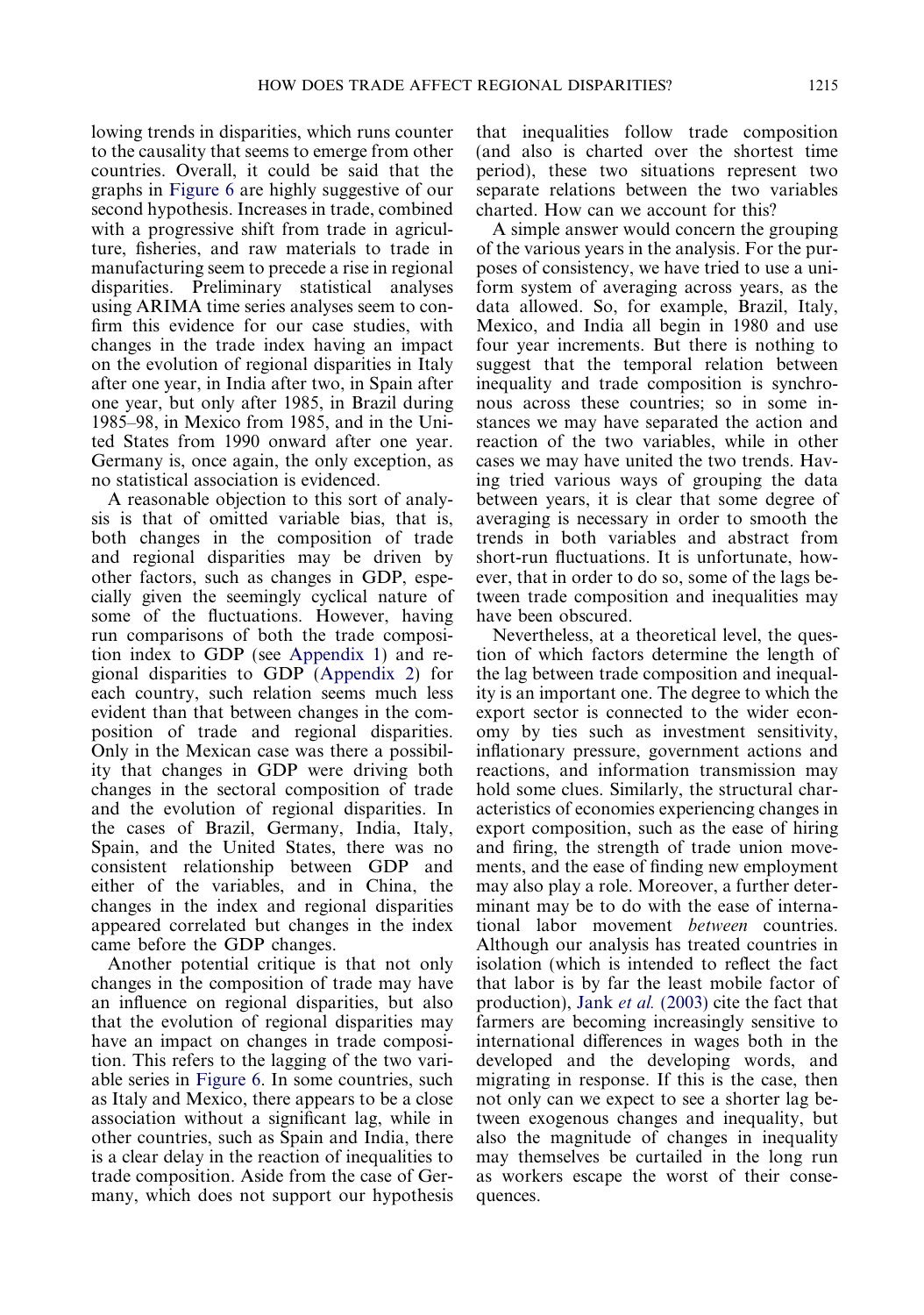As a result of this analysis, from [Figure 6](#page-13-0) a relationship between trade composition and regional disparities can be inferred. In six out of eight of our case countries, there appeared to be a positive relationship. In Mexico, the seventh, there was not only an evidence of correlation but also of the fact that the evolution of trade and regional disparities may also be associated to changes in GDP. The only country that yielded no support for our second hypothesis was Germany. It can therefore be concluded that the ratio of agricultural to manufacturing exports is to some extent negatively related to regional disparities. The remainder of this section goes on to discuss what the implications of these results may be for developed and developing countries.

#### (c) Implications of the results

What are the implications of the finding that the general rise in trade, coupled with a fall in the proportion of agricultural goods in the composition of that trade, is connected to a rise in regional disparities in developing and developed countries? Our findings suggest that the recent expansion of manufacturing trade, in many cases at the expense of trade in agriculture and other primary sector goods, is likely to benefit manufacturing workers and areas and that these benefits may not find their way to the more dispersed agricultural populations. In terms of the Lewis model, therefore, while development of the capitalist core may benefit urban areas hosting manufacturing industry, economic growth might well leave behind a large proportion of the population located in subsistence sectors. As manufacturing areas frequently coincide with large urban concentrations and with relatively well-off territories, the increase in manufacturing trade relative to agricultural trade seems likely to benefit rich regions at the expense of less prosperous ones, thus increasing regional disparities [\(Leichenko](#page-18-0) [& Silva, 2004](#page-18-0)). While this does not seem to be a surprising result, it does highlight the fact that the consistency with which mobility assumptions are used should be called into question: the temporal coincidence of the evolution of regional disparities and manufacturing trade that we have highlighted does little to support a model that posits intersectoral labor mobility as an assumption.

Of course, as stated, other factors, such as the existence of nodal infrastructure systems, may have contributed to the rise of disparities as

trade increases. Transport costs can be expected to increase outwards from transport hubs, reflecting the declining density and efficiency of transport networks in more remote locations (see [Button, 1993; Overman & Win](#page-17-0)[ters, 2005\)](#page-17-0), and whether the goods transported are final or intermediate [\(Alonso-Villar, 2005\)](#page-17-0). [Redding and Venables \(2000\)](#page-18-0) find that more than 70% of the variation in cross-country per capita income depends on factors such as distance to hubs, accessibility to ports, and openness. Hence, with the opening to trade, core areas with better transport infrastructure endowments are likely to remain the easiest and cheapest locations from which to service national and international markets, as well as the cheapest destinations for imported inputs from trading countries. Similarly, high communication costs may also exacerbate the isolation of the benefits from increased manufacturing trade in manufacturing areas. From the perspective of policy implications, then, our findings highlight the importance of technological development alongside trade liberalization, if trade benefits are not to contribute to the rise of disparities. If labor mobility is restricted between sectors, as our findings imply, and the rise of regional disparities is regarded as a problem, then strategies that ''level the playing field'' between rural and urban locations must be encouraged, including re-skilling and re-educating rural populations to allow them to compete with manufacturing areas. We echo here Arbache et al.['s \(2003\)](#page-17-0) concern to improve technology in developing countries, and to raise the educational level of dispersed communities, if trade liberalization is to have poverty-ameliorating effects.

These recommendations take on more importance when we note that the evidence of rising intranational disparities associated with growth in manufacturing trade is likely to have graver consequences for developing than for developed countries. This is not to say that the growth of disparities depends upon its level, but simply that at higher levels of inequality, the negative impact of a similar increase in disparities, in terms of worsening livelihoods, is likely to be greater. This is most easily conceptualized in terms of poverty, defined by the World Bank as the inability to purchase a basket of goods with more than 2,100 calories and some basic non-food expenditures [\(Litchfield](#page-18-0) et al.[, 2003](#page-18-0)). For a country with a high number of people already very close to the poverty line and large rural populations, an increase in re-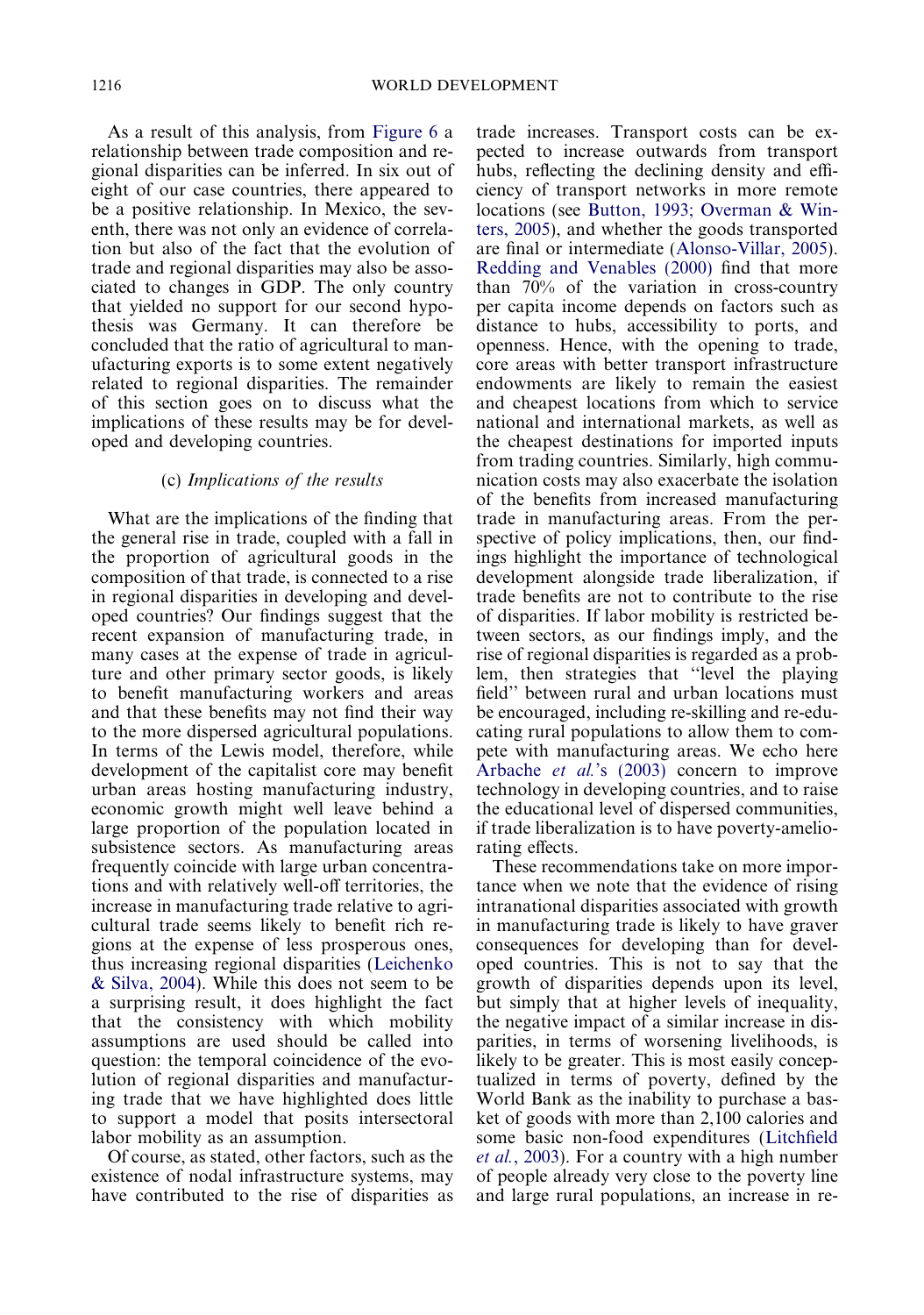gional disparities is likely to raise the number of those in poverty by far more than in a country where fewer people are already close to this situation. The developed countries included in our sample are characterized by very low (the United States and the western Länder of Germany) or moderate (Italy and Spain) territorial disparities. Most of their international trade is also in manufacturing goods, with a minimal volume of trade in primary products and goods in relative terms. Hence, any increase in trade is unlikely to accompany reductions in their meager agricultural to manufacturing trade ratios, and therefore any resulting increases in regional disparities are expected to be small. In developed countries, industry—as a consequence of its greater maturity—is also less concentrated in and around primal cities and core areas and more evenly spread across the country than in the developing world. <sup>9</sup> This is the case because infrastructure development has been bolstered by sustained industrial activity and the attendant savings, capital, and investment that this facilitates. With infrastructure development, the cost of locating outside major cities falls, while the costs of agglomeration continue to encourage the dispersal of economic activity. The range of areas that may benefit from an expansion of trade in manufacturing goods is thus larger than in most developing countries. Finally, given the relatively small dimension of regional disparities in developed countries, a moderate increase of territorial disparities as a result of increases in trade is unlikely to cause economic and/or social unrest and to jeopardize the existing political systems.

The stakes for most developing countries are much higher. First, regional disparities within these countries are far greater, and are already at the root of political (as in the case of the Zapatista movement in Mexico) and social (as in the case of the North East of Brazil) discontent. The margin for an increase in intranational disparities is therefore much tighter. Second, the relative volume of agricultural and other primary sector trade in countries such as Brazil or India is still significant, and the margin for a decline in this sort of trade is still important. Finally, there is a greater concentration of manufacturing activity in and around primal cities in most developing than in developed countries. Given the dimension of trade-distorting farm support measures, tariffs on farm goods and agricultural-export tariffs and the lack of agreement in WTO rounds over reform on agricultural subsidies, the scope for worldwide growth in agricultural trade is limited. This means that at least in the shortterm countries such as Brazil or India, with a greater reliance on trade in agricultural or mineral goods, have a greater potential to see regional disparities grow, with grave economic, social, and political consequences.

#### 6. CONCLUSION

This paper set out to explore the link between trade and regional disparities. On the empirical side, there is some evidence of a relationship between the two when trade composition is accounted for. Hence, in six, and possibly seven, of the eight case countries that formed the subject of our investigations, there was evidence that changes in trade composition preceded changes in regional disparities, given that trade itself was significant. Specifically, as agricultural exports became less important than manufacturing exports, regional disparities seemed to increase, whereas when agricultural exports became more important, disparities tended to decline.

This evidence fits into the global picture of trade, trade composition, and regional disparities well. The volume of trade as a proportion of production has increased dramatically since the 1970s, implying that trade composition has been taking on more significance in the determination of regional disparities. Concurrently, trade composition itself has evolved, seeing agricultural exports fall in importance relative to manufacturing exports. These trends have contributed to a rise of regional disparities within countries—a fact that is congruent with the findings of this paper. It is our contention that, while numerous factors determine both the degree to which countries trade and the level of spatial income disparities within them, the changes in trade volume and composition witnessed over the past 30 years have contributed in some part to the rise in regional disparities witnessed over the same period.

Developing countries face greater challenges as a result of this link between changes in the composition of trade and the rise of regional disparities. Because of the greater dimension of their regional disparities, their larger reliance on primary sector trade, and the protection of agricultural markets across the world, any increase in manufacturing trade will ultimately exacerbate the problem of internal disparities and put economic, social and political systems under further strain.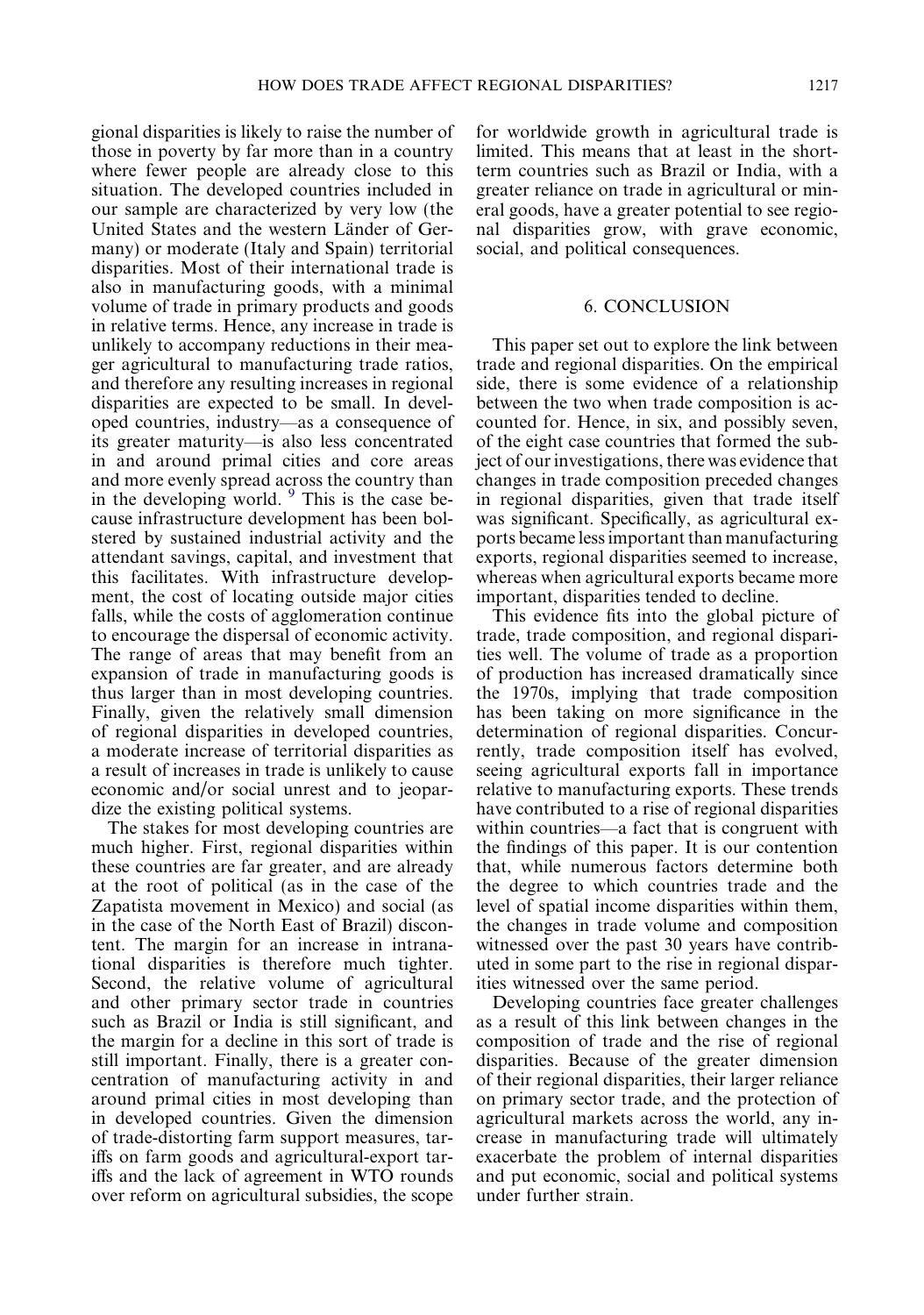#### **NOTES**

<span id="page-17-0"></span>1. Here and throughout the paper, ''regional disparities'' refers to the difference between average regional GDP per capita within a country, measured by the evolution of the standard deviation of regional GDP per capita within a given country.

2. The assumption that manufacturing industry pays higher wages than agricultural industry is necessary here, an assertion that is clearly substantiated in developing country contexts where the wage differential engenders huge migration flows to urban areas, where most industry is located. Unskilled fulltime nominal urban wages are about 41% higher than farm wages in the Third World, although this ratio is reduced when the cost of living is accounted for ([Hatton & Williamson,](#page-18-0) [1991; Squire, 1981\)](#page-18-0). Moreover, evidence from the United States also confirms the assumption. In 2000 in Washington State, average agricultural earnings stood at \$20,229 while earnings for all private sector employees were \$37,070—over 80% higher [\(Wallace, 2002](#page-19-0)). Seasonal variability in working hours was cited as the major cause of this discrepancy.

3. Although they also acknowledge that ''if agglomeration is principally relevant at the regional or metropolitan scale, then it could well be possible that nations could retain roughly similar shares of world trade in a given industry, while simultaneously experiencing significant locational concentration within the national territory" (Storper et al.[, 2002, p. 74](#page-19-0)).

4. Assuming again that manufacturing yields higher returns to factor owners than agriculture does.

5. To what extent the two are separable is a moot point. If it is the case that countries with high resource endowments engage in both more trade and more agricultural trade relative to manufacturing trade, for example, then the arguments here and the ones that follow are complicated. However, anecdotal evidence suggests otherwise. For example, although Singapore and Japan trade extensively in manufacturing and tertiary services, so too do Canada and Australia, countries with far higher resource endowments.

6. We use throughout the paper the United Nations' Standard Industrial Trade Classifications (SITCs), which work on a similar, numeric-nested, principle to standard industrial classifications, in order to define agricultural and manufacturing exports. Primary sector (or agricultural) exports are defined as the sum of SITCs 1—food and live animals; 2—beverages and tobacco; and 3—mineral fuels, lubricants and related materials. Secondary sector (or manufacturing) exports are made up of SITCs 6—manufactured goods classified chiefly by material; 7—machinery and transport equipment; and 8—miscellaneous manufactured articles. The missing SITCs that do not enter into the calculations cover products that are difficult to fit into the conceptual model of primary and secondary industries, as well as those that could only be classed under tertiary or quaternary activities. See [http://unstats.un.org/unsd/](http://unstats.un.org/unsd/comtrade) [comtrade](http://unstats.un.org/unsd/comtrade).

7. The index does not account for trade in services.

8. Data from the early 1980s for China were unavailable, and in the German case, the period after reunification and its immediate aftermath forms the subject of analysis.

9. Traditional manufacturing industries in developed countries are, in many cases, more evenly spread than in developing countries. Among the reasons that would explain this phenomenon, we find the better overall endowment of infrastructure and of human resources in the developed world, as well as the greater amount of time they have had to flee the negative externalities associated with primal cities, such as congestion or high land costs.

#### **REFERENCES**

- Alonso-Villar, O. (2005). The effects of transport costs revisited. Journal of Economic Geography, 5(5), 589–604.
- Arbache, J. S., Dickerson, A., & Green, F. (2003). Trade liberalisation and wages in developing countries. Economic Journal, 114, F73–F96.
- Barry, F., & Bradley, J. (1997). FDI and trade: The Irish host-country experience. Economic Journal, 107(445), 1798–1811.
- Bliss, C. (1988). Trade and development. In H. Chenery, & T. Srinivasan (Eds.), Handbook of development economics, II. Amsterdam: North-Holland.
- Button, K. J. (1993). Transport economics (2nd ed.). Aldershot: Edward Elgar.
- Combes, P. P., & Lafourcade, M. (2002). Transport costs, geography, and regional inequalities. IED Discussion Paper 122.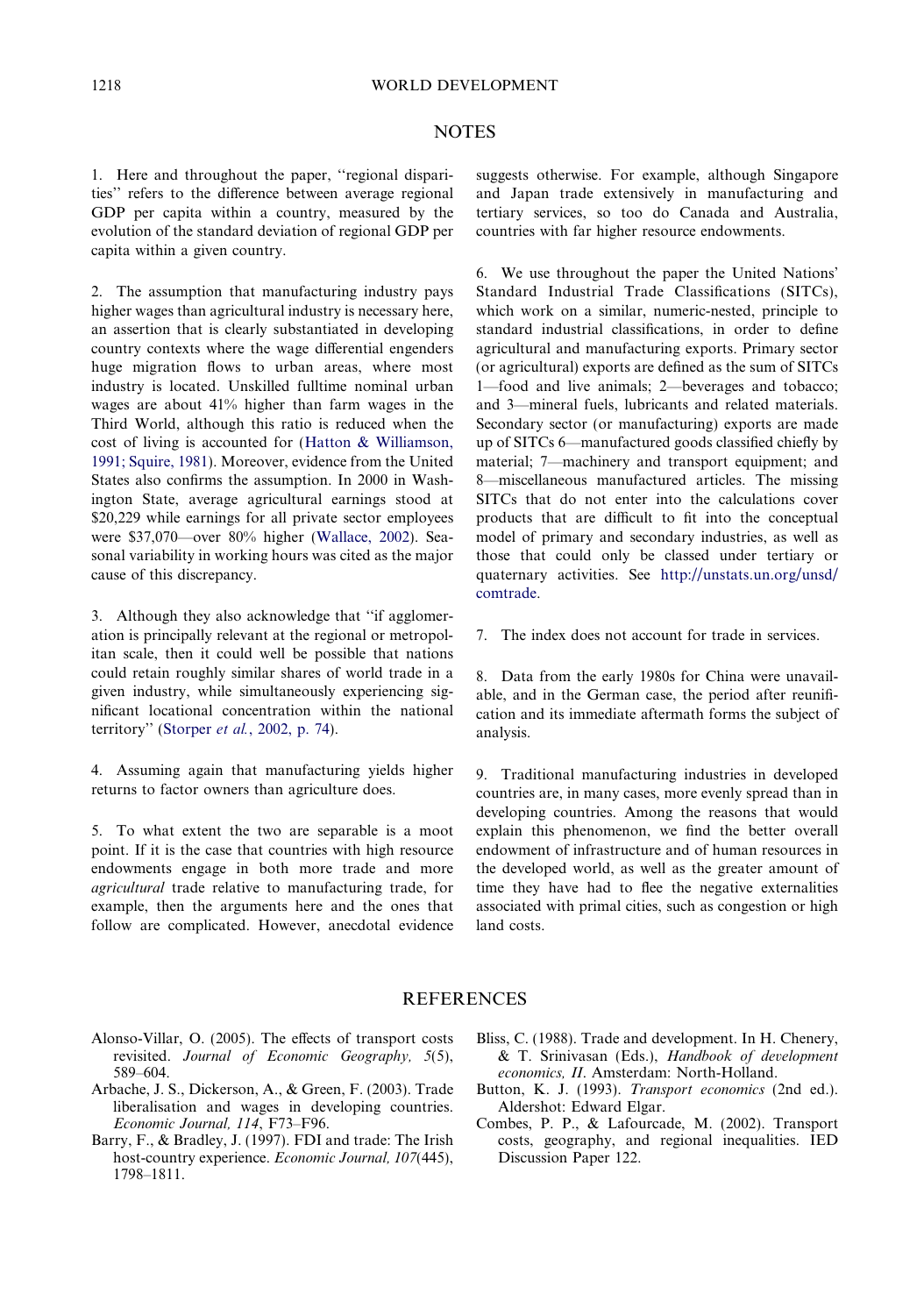- 
- <span id="page-18-0"></span>Edwards, W. (1993). Openness, trade liberalization, and growth in developing countries. Journal of Economic Literature, 31(3), 1358–1393.
- Esteban, J. M. (1994). La desigualdad interregional en Europa y en España: descripción y análisis. In J. M. Esteban, & X. Vives (Eds.), Crecimiento y convergencia regional en España y Europa. Barcelona: Instituto de Análisis Económico.
- Feder, G. (1983). On exports and economic growth. Journal of Development Economics, 12(1–2), 59– 73.
- Fischer, M. J. (2003). The relative importance of income and race in determining residential outcomes in U.S. urban areas, 1970–2000. Urban Affairs Review, 38(5), 669–696.
- Gibson, P., Wainio, D., Whitley, D., & Bohman, M. (2001). Profiles of tariffs in global agricultural markets. Economic Research Service, Agricultural Economic Report, No. 796.
- Görg, H., & Strobl, E. (2003). Footloose multinationals? The University of Nottingham Research Paper Series: Globalisation and Labour Markets Programme. Research Paper No. 2001/07, Leverhulme Centre.
- Hanson, G. (1992). Industry agglomeration and trade in Mexico. MIT Ph.D. thesis.
- Hanson, G. (1996). Economic integration, intraindustry trade and frontier regions. European Economic Review, 40, 941–950.
- Hanson, G. (1998). North American economic integration and industry location. NBER Working Paper Series No. 6587.
- Hatton, D. J., & Williamson, J. G. (1991). Integrated and segmented labor markets: Thinking in two sectors. Journal of Economic History, 51, 413-425.
- Henderson, J., & Wang, H. (2005). Aspects of the rural– urban transformation of countries. Journal of Economic Geography, 5(1), 23–42.
- Hertel, T., Ivanic, M., Preckel, P., Cranfield, J., & Martin, W. (2003). Short- versus long-run implications of trade liberalization for poverty in three developing countries. American Journal of Agricultural Economics, 5, 1299–1306.
- Jank, M., Fuchsloch, I., & Kutas, G. (2003). Agricultural liberalisation in multilateral and regional trade negotiations. Inter American Development Bank, Special Initiative of Trade and integration, Working Paper SITI 03.
- Kónya, I. (2001). Endogenous mobility, human capital and trade. Boston College Department of Economics, Boston College Working Papers in Economics, no. 528.
- Krugman, P. (1991). Increasing returns and economic geography. Journal of Political Economy, 99(3), 483–499.
- Krugman, P., & Livas Elizondo, R. (1996). Trade policy and the third world metropolis. Journal of Development Economics, 49, 137–150.
- Lane, C. (1998). European companies between globalization and localization: A comparison of internationalization strategies of British and German MNCs. Economy and Society, 27(4), 462–505.
- Leichenko, R., & Silva, J. (2004). International trade, employment, and earnings: Evidence from rural counties. Regional Studies, 38(4), 353–372.
- Lewis, W. (1954). Economic development with unlimited supplies of labour. The Manchester School, 57(3), 196–210.
- Litchfield, J., MuCulloch, N., & Winters, A. (2003). Agricultural trade liberalization and poverty dynamics in three developing countries. American Journal of Agricultural Economics, 5, 1285–1291.
- Mudambi, R. (1998). The role of duration in multinational investment strategies. Journal of International Business Studies, 29(2), 239–261.
- Overman, H., & Winters, A. (2005). Trade shocks and industrial location: The impact of EEC accession on the UK. Environment and Planning A, 37(10), 1751–1768.
- Pack, H. (1988). Industrialization and trade. In H. Chenery, & T. Srinivasan (Eds.), Handbook of development economics, II. Amsterdam: North-Holland.
- Paluzie, E. (2001). Trade policy and regional inequalities. Papers in Regional Science, 80(1), 67–86.
- Puga, D. (2002). European regional policy in light of recent location theories. Journal of Economic Geography, 2, 373–406.
- Pugel, T. A., & Lindert, P. H. (2000). International economics (11th ed.). Boston: McGraw-Hill.
- Redding, S., & Venables, A. (2000). Economic geography and international inequality. CEPR Discussion Paper No. 2568.
- Rodden, J. (2003). Federalism and bailout in Brazil. In J. Rodden, G. S. Eskeland, & J. I. Litvack (Eds.), Fiscal decentralization and the challenge of hard budget constraints. Cambridge, MA: MIT Press.
- Rodríguez-Pose, A., & Gill, N. (2003). The global trend towards devolution and its implications. Environment and Planning C: Government and Policy, 21(3), 333–351.
- Rodríguez-Pose, A., & Gill, N. (2004a). Is there a global link between regional disparities and devolution? Environment and Planning A,  $36(12)$ ,  $2097-2117$ .
- Rodríguez-Pose, A., & Gill, N. (2004b). Reassessing relations between the centre and the states: The challenge for the Brazilian administration. Regional Studies, 38(7), 833–844.
- Rodríguez-Pose, A., & Sánchez-Reaza, J. (2005). Economic polarization through trade: Trade liberalization and regional growth in Mexico. In R. Kanbur, & A. J. Venables (Eds.), Spatial inequality and development (pp. 237–259). Oxford: Oxford University Press.
- Rodrik, D. (2003). Free trade optimism. Foreign Affairs, 82(3), 135–140.
- Sachs, J. D., & Warner, A. (1995). Economic reform and the process of global integration. Brookings Papers on Economic Activity, 1, 1–118.
- Sánchez-Reaza, J., & Rodríguez-Pose, A. (2002). The impact of trade liberalization on regional disparities in Mexico. Growth and Change, 33(1), 72–90.
- Silva, J., & Leichenko, R. (2004). Regional income inequality and international trade. Economic Geography, 80, 261–286.
- Squire, L. (1981). Employment policy in developing countries. Oxford: Oxford University Press.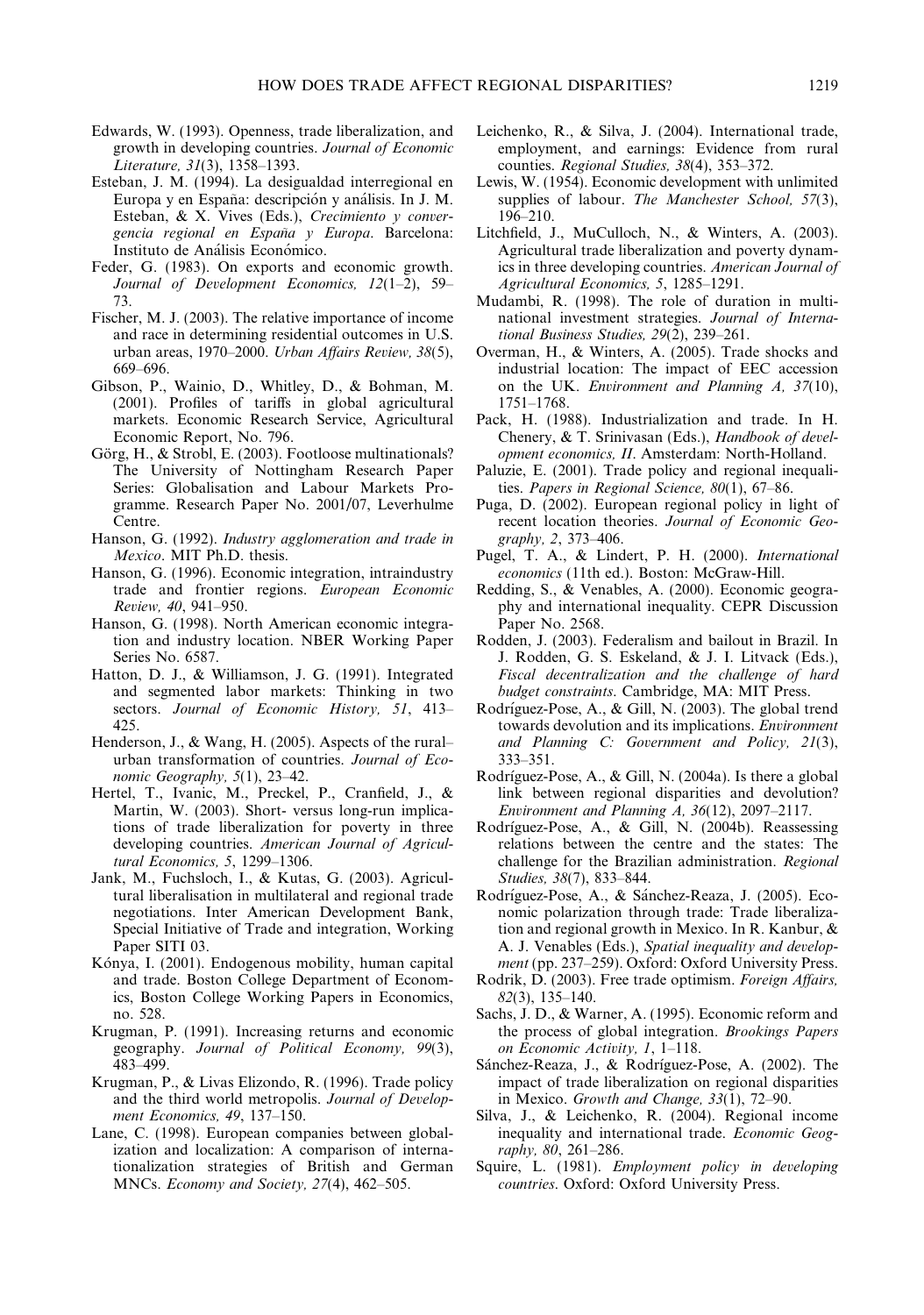- <span id="page-19-0"></span>Storper, M., Chen, Y. C., & de Paolis, F. (2002). Trade and the location of industries in the OECD and the European Union. Journal of Economic Geography, 2, 73–107.
- Wallace, D. (2002). Agricultural workforce in Washington State 2001. Economic and Policy Analysis Unit,

Washington State Employment Security Department.

Zhang, X., & Zhang, K. (2003). How does globalisation affect regional inequality within a developing country? Evidence from China. Journal of Development Studies, 39, 47–67.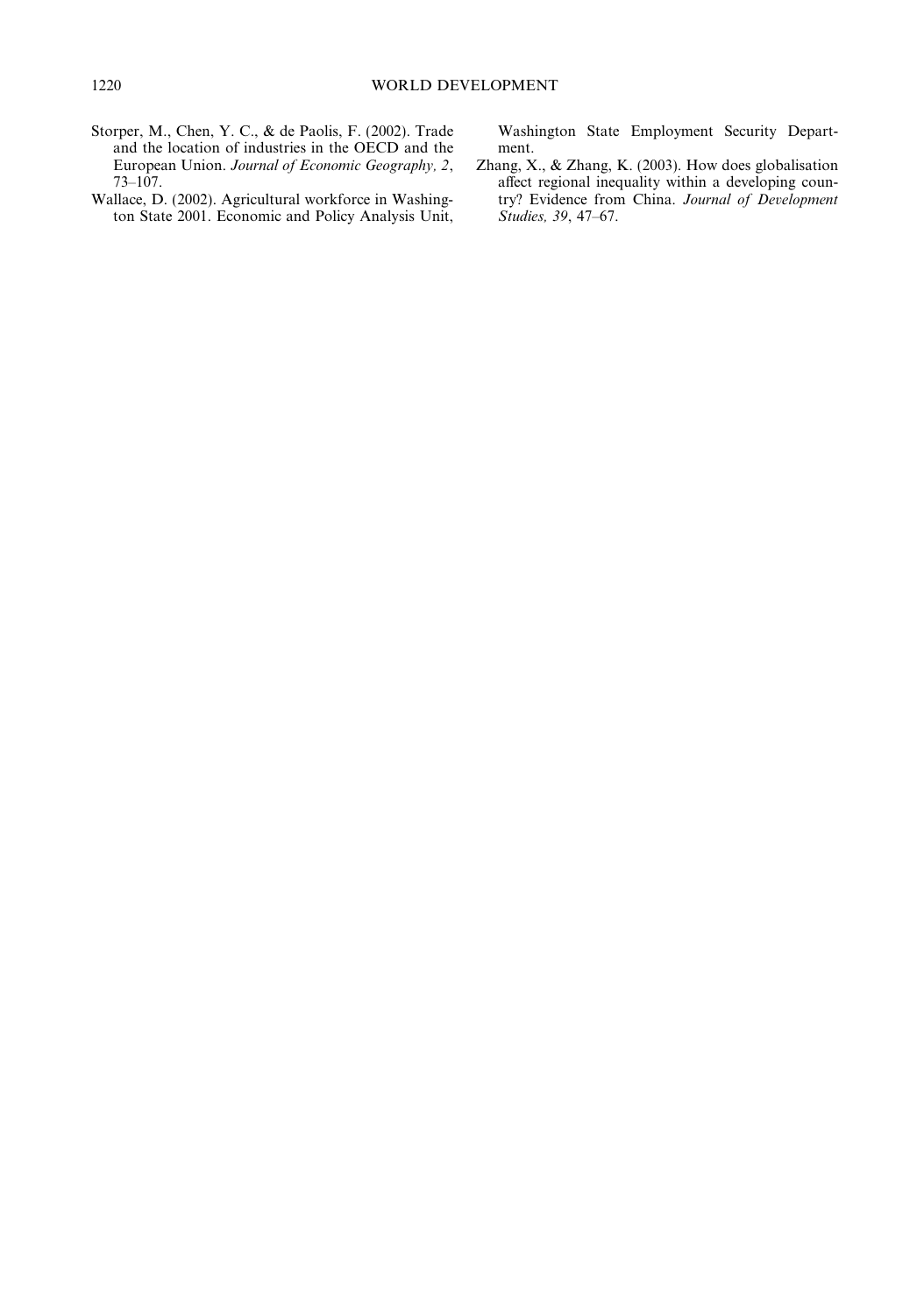The relationship between changes in trade composition (solid) and changes in GDP (dashed).



GDP figures all in million 1995 US \$ (constant). Source: Own elaboration with World Bank GDP and Trade Composition Index (various sources, see text) data.